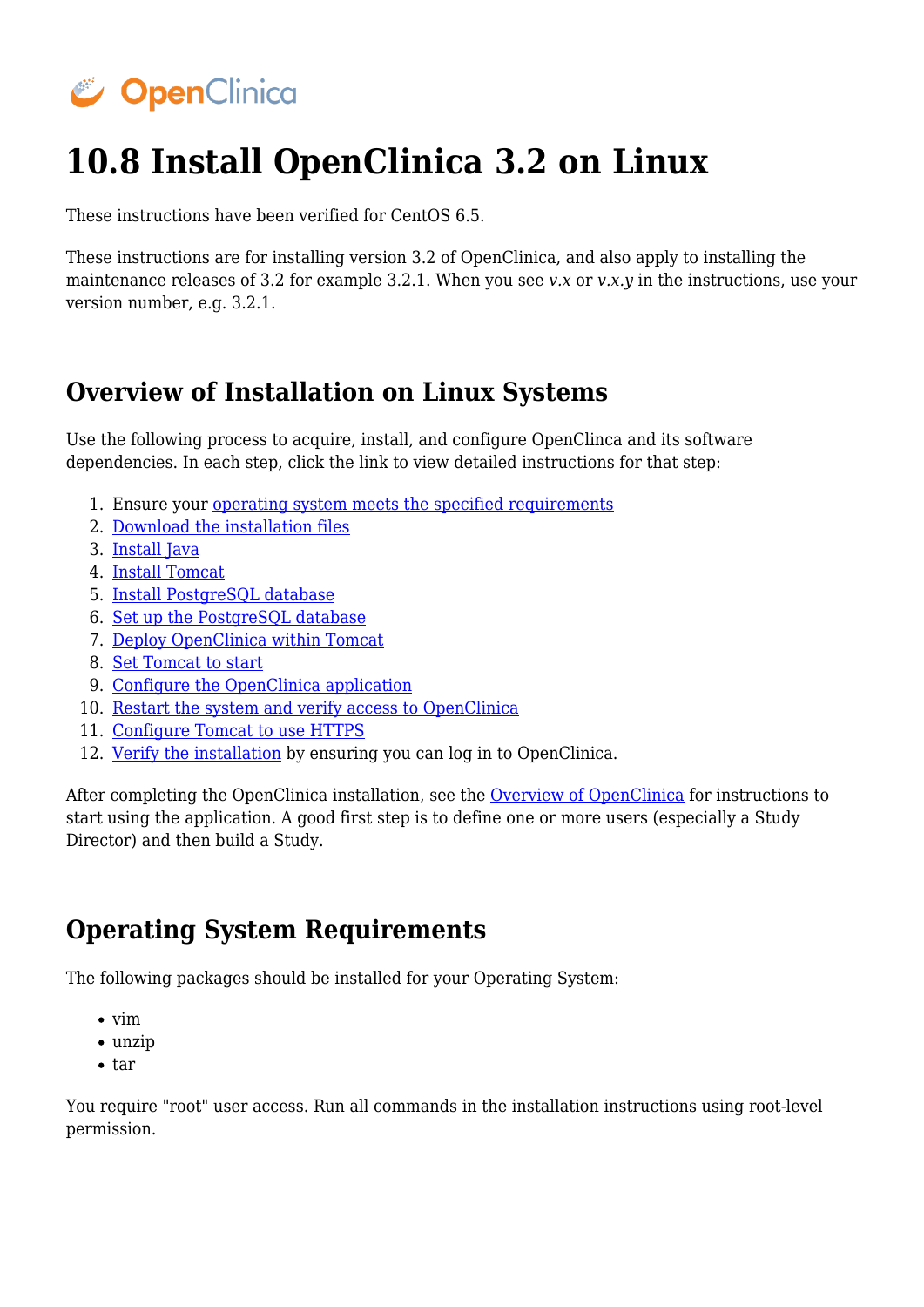# **Download Installation Files**

OpenClinica and OpenClinica Web Services run and depend on several external software technologies: the Java Development Kit, the Apache Tomcat Servlet Container, and the PostgreSQL relational database (unless you are using the Oracle database).

The OpenClinica website has a copy of the neccessary installers for Java, Tomcat, and PostgreSQL for you to download. If you choose to use versions of Java, Tomcat, and PostgreSQL other than those provided on the website, please note that they have not been tested with the OpenClinica application.

There are 32-bit and 64-bit editions of the software, when applicable. To determine if your system is running a 32-bit or 64-bit operating system, in your Linux terminal, run

uname -a

The display reports the version:

- If i386 or i686 displays, it is a 32-bit operating system.
- If x86 64 displays, it is a 64-bit operating system.

To download the installation files:

1. Run the following commands to create the OpenClinica directory on your system and to make it the current directory:

mkdir -p /usr/local/oc/install cd /usr/local/oc/install

- 2. Run the following commands to download the Java, Tomcat, and PostgreSQL files for your architecture. In the commands, substitute *v.x* with the version of OpenClinica you are installing ( e.g. 3.1):
	- For 32-bit operating systems, to get the files from OpenClinica run:

Apache Tomcat: [https://openclinica.app.box.com/oc-downloads/1/2186656927](https://openclinica.app.box.com/oc-downloads/1/2186650849)

JDK and Postgres: <https://openclinica.app.box.com/oc-downloads/1/2186650849>

 $\circ$  For 64-bit operating systems, to get the files from OpenClinca, run:

Apache Tomcat: [https://openclinica.app.box.com/oc-downloads/1/2186656927](https://openclinica.app.box.com/oc-downloads/1/2186650849) JDK and Postgres: <https://openclinica.app.box.com/oc-downloads/1/2186651363>

- $\circ$  Instead of downloading the files from the above links, you can download them directly from their native websites:
	- PostgreSQL:<http://www.postgresql.org/>
	- Java[:http://www.oracle.com/technetwork/java/index.html](http://www.oracle.com/technetwork/java/index.html)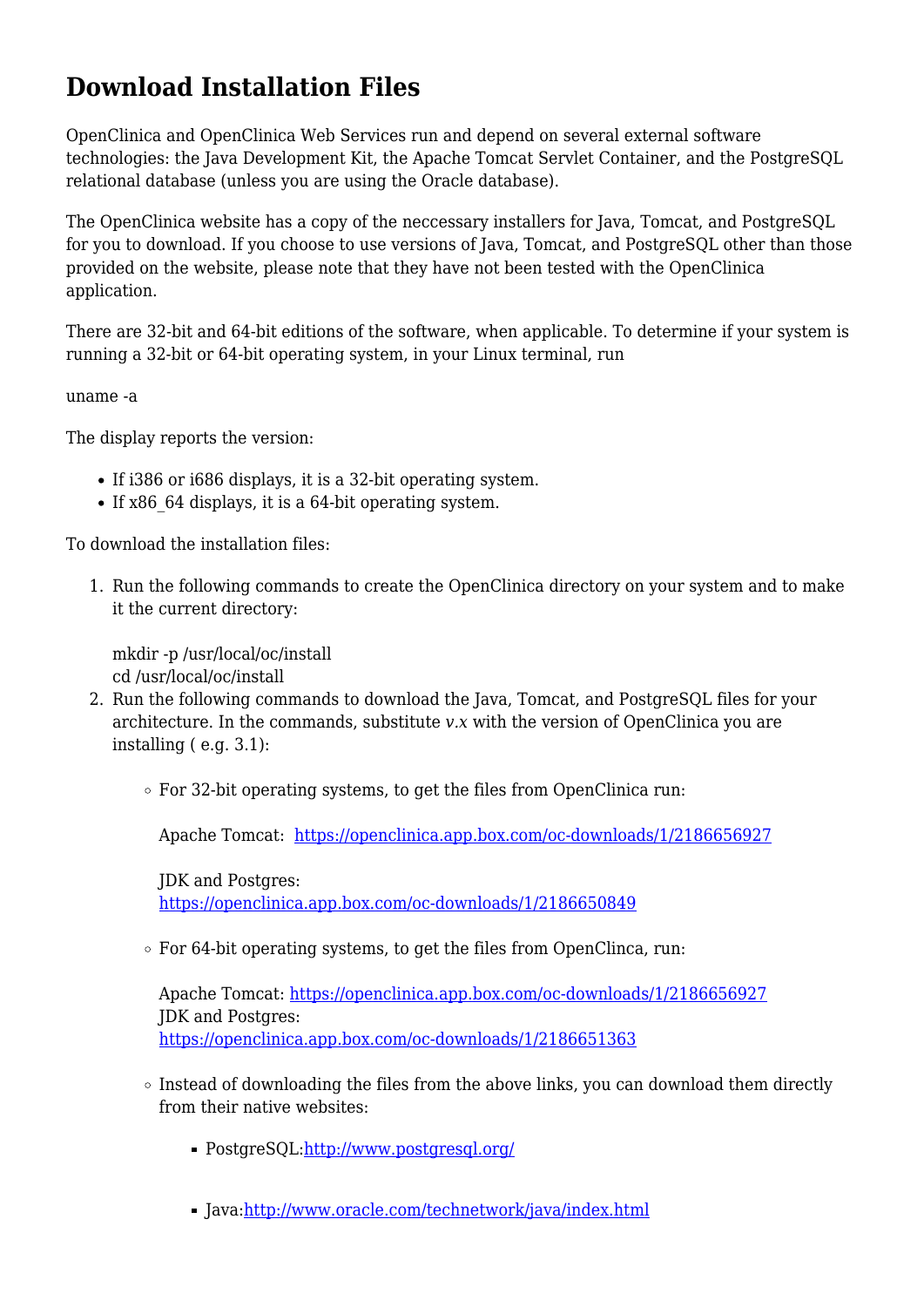Tomcat[:http://tomcat.apache.org/](http://tomcat.apache.org/)

3. Download the OpenClinica software from the OpenClinica website, using this location:<https://community.openclinica.com/project/openclinica>. To download the software, you need an [OpenClinica community user account,](https://community.openclinica.com/user/register) which is free to create; you will be required to log in to the account to download the OpenClinica software.

After downloading the OpenClinica software, move it to the directory where you downloaded the other software components to:

/usr/local/oc/install

# <span id="page-2-0"></span>**Install Java**

The OpenClinica software is written in the Java programming language, so you must have Java installed on your system in order to run the OpenClinica application.

1. The current directory on your system should be /usr/local/oc/install. If it is not, make it the current directory by running:

cd /usr/local/oc/install

2. Install Java by running:

tar -zxvf jdk-7\*

3. Install Java in the operating system by running:

```
mv jdk1* /usr/local/
ln -s /usr/local/jdk1* /usr/local/java
```
Java is now installed in the correct location.

# <span id="page-2-1"></span>**Install Tomcat**

The OpenClinica software uses the **Apache Tomcat** Java application server.

1. The current directory on your system should be /usr/local/oc/install. If it is not, make it the current directory by running:

cd /usr/local/oc/install

2. Install Tomcat by running the following:

tar -zxvf apache-tomcat-\* mv apache-tomcat-\* /usr/local/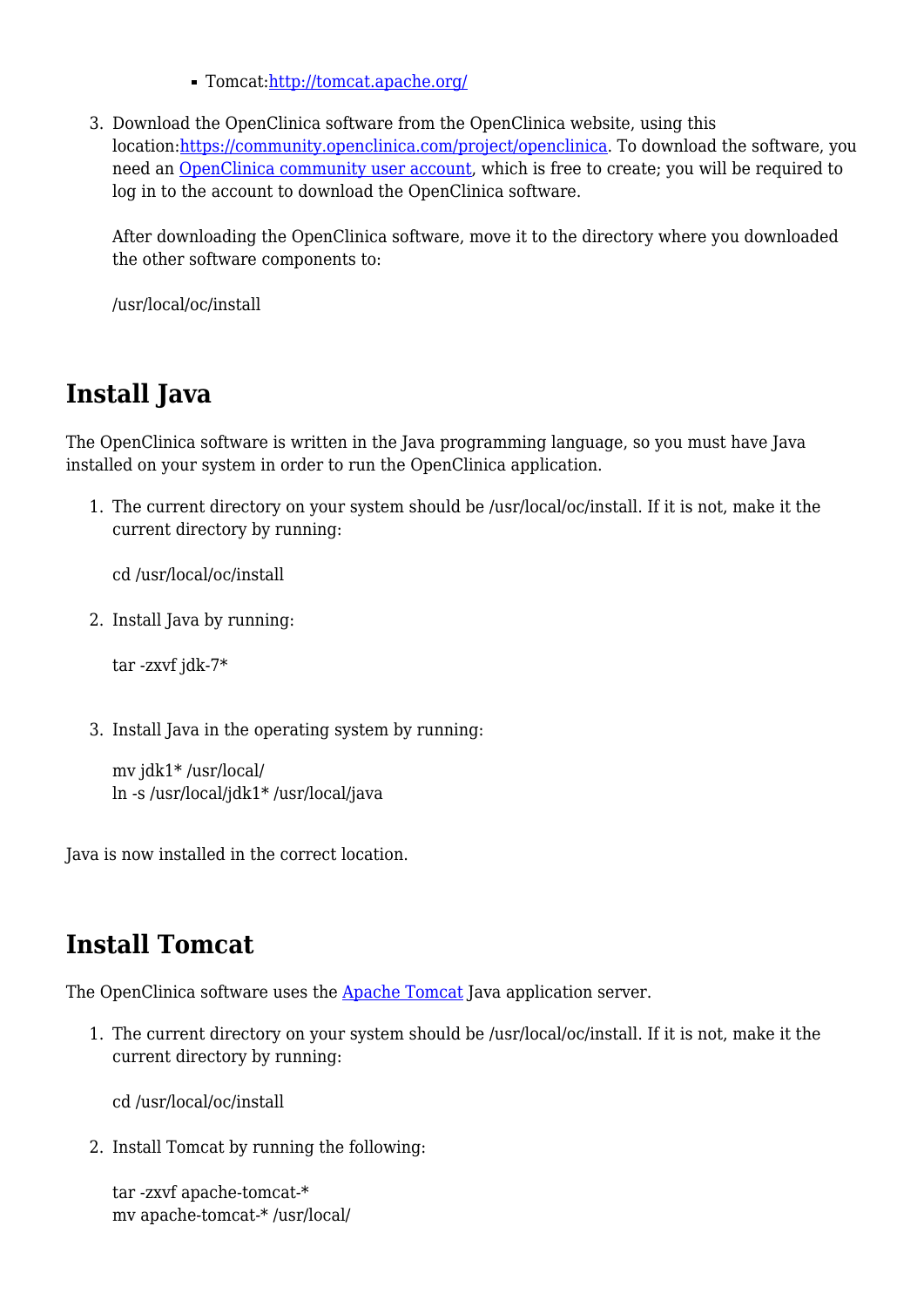ln -s /usr/local/apache-tomcat-7.0.52 /usr/local/tomcat /usr/sbin/adduser tomcat

3. Move the web apps provided with Tomcat that are not needed by OpenClinica to another location by running:

mkdir /usr/local/tomcat/oldwebapps mv /usr/local/tomcat/webapps/\* /usr/local/tomcat/oldwebapps

Tomcat is now installed.

# <span id="page-3-0"></span>**Install PostgreSQL Database**

The OpenClinica software uses PostgreSQL as an underlying relational database management system. Complete these instructions to install the PostgreSQL database.

1. The current directory on your system should be /usr/local/oc/install. If it is not, make it the current directory by running:

cd /usr/local/oc/install

2. Start the PostgreSQL setup by running:

chmod a+x postgresql-8.4.\* ./postgresql-8.4.\* --mode text

The PostgreSQL Setup Wizard starts.

3. For most of the options in the Setup Wizard, accept the defaults. Complete the Setup Wizard as follows:

| Prompt                                        | <b>Action</b>                                                                                                                                               |
|-----------------------------------------------|-------------------------------------------------------------------------------------------------------------------------------------------------------------|
| Installation Directory [/opt/PostgreSQL/8.4]  | Press Enter to accept.                                                                                                                                      |
| Data Directory [/opt/PostgreSQL/8.4/data]     | Press Enter to accept.                                                                                                                                      |
| lPassword                                     | Enter a password for the PostgreSQL<br>database superuser, then press Enter.<br>Record the password because you will<br>need it again in this installation. |
| Retype Password                               | Type the password again, then<br>pressEnter.                                                                                                                |
| Port [5432]                                   | Press Enter to accept.                                                                                                                                      |
| Please choose an option [1]                   | Press Enter to accept.                                                                                                                                      |
| Install pl/pgsql in template1 database? [Y/n] | Type n, then press Enter.                                                                                                                                   |
| Do you want to continue? $[Y/n]$              | Press Enter to accept.                                                                                                                                      |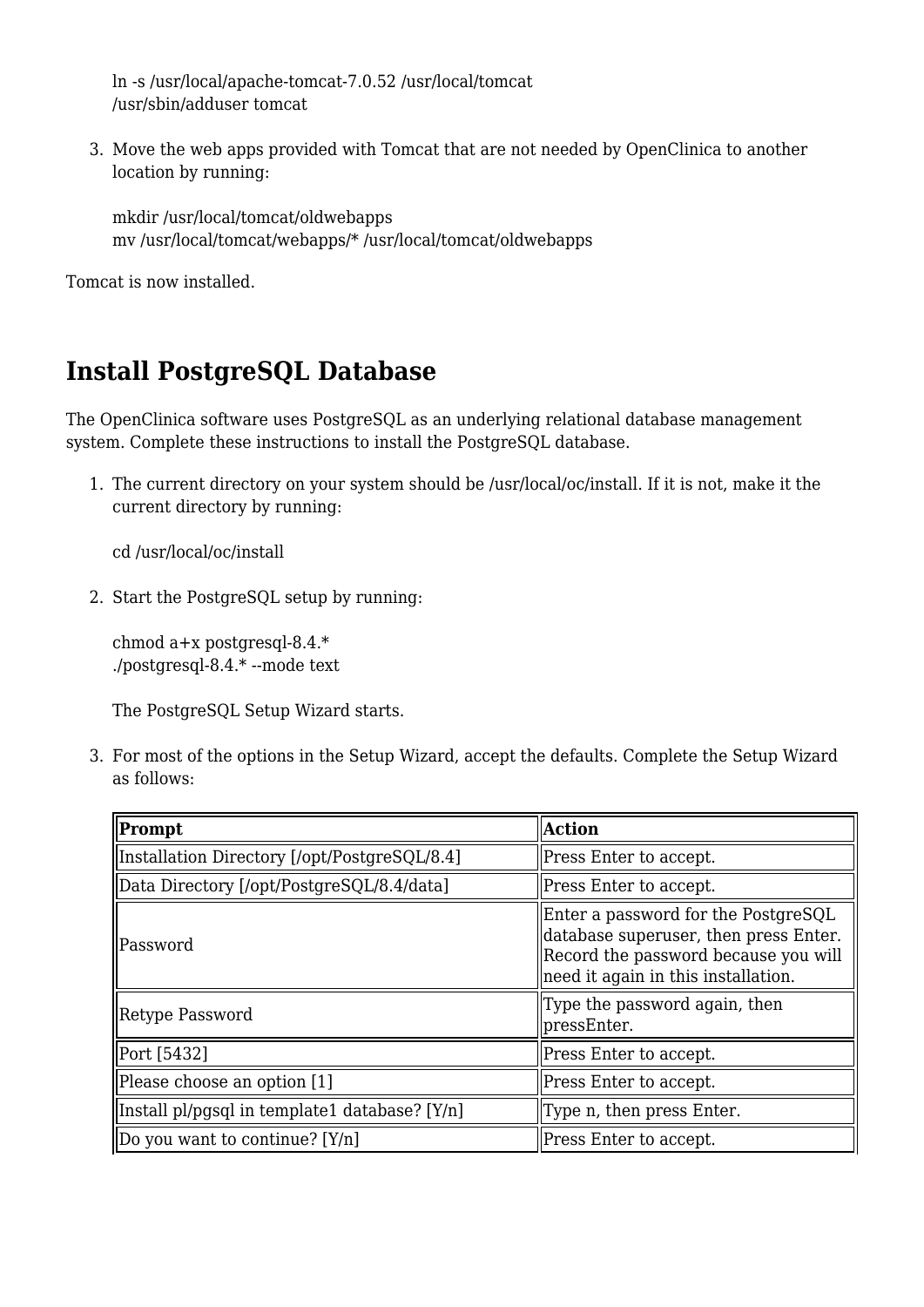| Setup has finished installing PostgreSQL on your<br>computer.                                                                                        |                                        |
|------------------------------------------------------------------------------------------------------------------------------------------------------|----------------------------------------|
| Stack Builder may be used to download and install<br>additional tools, drivers and applications to<br>complement your PostgreSQL installation. [Y/n] | $\mathbf{y}$ Type n, then press Enter. |

PostgreSQL is now installed on your system and will start when you start up your system.

# <span id="page-4-0"></span>**Set Up the PostgreSQL Database**

Complete these instructions to set up the PostgreSQL database.

1. Run the following commands to create the PostgreSQL database and database user OpenClinica uses to connect to the database:

/opt/PostgreSQL/8.4/bin/psql -U postgres -c "CREATE ROLE clinica LOGIN ENCRYPTED PASSWORD 'clinica' SUPERUSER NOINHERIT NOCREATEDB NOCREATEROLE"

/opt/PostgreSQL/8.4/bin/psql -U postgres -c "CREATE DATABASE openclinica WITH ENCODING='UTF8' OWNER=clinica"

- 2. The database user password is set to clinica by default, which is not a secure password. Change the password as follows:
	- 1. Run:

/opt/PostgreSQL/8.4/bin/psql -U postgres

2. A psql prompt displays with this message:

ALTER USER clinica WITH PASSWORD 'XXXX';

- 3. Replace XXXX with a secure password. Record the password for use in a later installation step.
- 4. Exit the psql prompt by running:

# <span id="page-4-1"></span>**Deploying OpenClinica within Tomcat**

1. The current directory on your system should be /usr/local/oc/install. If it is not, make it the current directory by running:

cd /usr/local/oc/install

q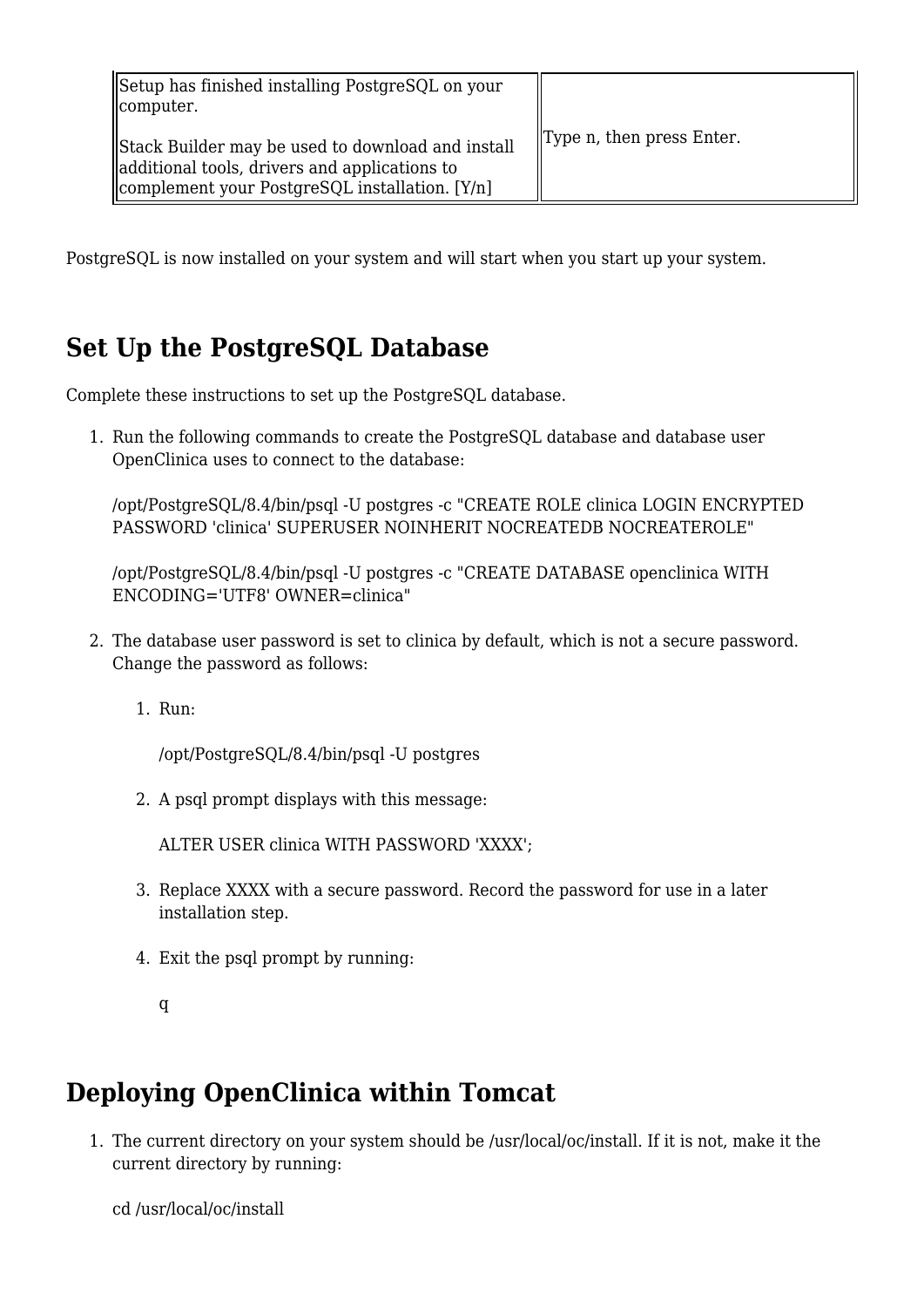2. Run the following commands. In the commands, *v.x* is your version of OpenClinica, e.g. 3.2:

unzip OpenClinica-*v.x*\* cd OpenClinica-v.x\*/distribution unzip OpenClinica.war -d OpenClinica cp -rf OpenClinica\* /usr/local/tomcat/webapps

OpenClinica is now deployed for use with the database.

# **Deploying OpenClinica Web Services within Tomcat**

Web Services are optional. Do not install them if you are not planning to use them.

1. The current directory on your system should be /usr/local/oc/install. If it is not, make it the current directory by running:

cd /usr/local/oc/install

2. Run the following commands. In the commands, *v.x* is your version of OpenClinica, e.g. 3.2:

unzip OpenClinica-ws*-v.x*\* cd OpenClinica-ws-v.x\*/distribution unzip OpenClinica-ws.war -d OpenClinica-ws cp -rf OpenClinica\* /usr/local/tomcat/webapps

OpenClinica web services are now deployed for use with the database.

# <span id="page-5-0"></span>**Set Tomcat to Start**

You can set Tomcat to automatically start when you start your system, or you can start and stop Tomcat manually by issuing commands.

To set Tomcat to start automatically on system startup, run the following:

cp /usr/local/oc/install/OpenClinica-*v.x*\*/install-docs/linux/tomcat /etc/init.d/

cd /etc/init.d

chmod a+x /etc/init.d/tomcat

/sbin/chkconfig --add tomcat (Note: This command is only for Red Hat Linux. For other operating systems, see the operating system instructions for adding an init script.)

To stop and start Tomcat manually by issuing commands, run the following:

/usr/local/tomcat/bin/shutdown.sh (stops Tomcat)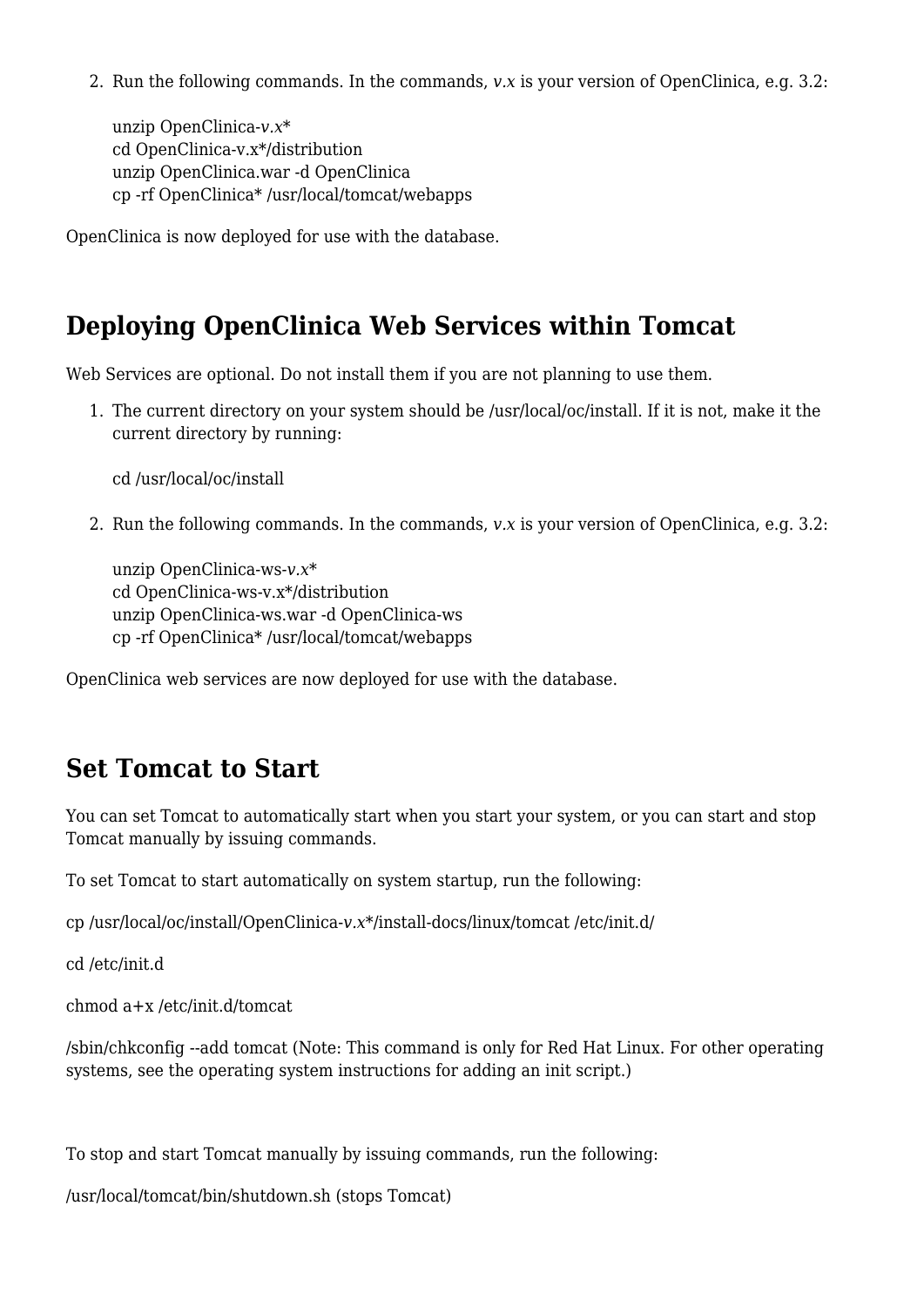# **Configure OpenClinica for Optimum Performance**

Under stress tests, OpenClinica 3.1.3 has performed well with the following JVM (Java Virtual Machine) settings:

Edit the init.d/tomcat and replace the JAVA\_OPTS with following:

export JAVA\_OPTS="\$JAVA\_OPTS -Xmx1280m -XX:+UseParallelGC -XX:ParallelGCThreads=n -XX:MaxPermSize=180m -XX:+CMSClassUnloadingEnabled"

For the setting -XX:ParallelGCThreads=n, n should be replaced with the # of cores of your CPU as long as the total number of cores are lesser than 8.

The number of cores can be determined by using 'top' command.

Please note that the minimum RAM requirement is 1280 MB of memory for these settings, so the server is expected to have much higher RAM available. The amount of available memory can be determined by using the command free -m to give the memory (in MB). The MaxPermSize value depends on the number of war files that you are deploying. The web war needs a 180m of PermGen and the ws war needs a 90m of PermGen memory settings.

For the settings to take effect, restart the Tomcat server.

# <span id="page-6-0"></span>**Configure the OpenClinica Application**

If you followed all the previous instructions exactly, there is only one property in the configuration file, [datainfo.properties](https://docs.openclinica.com/3-1/installation/install-3-2-linux/), that you may need to change in order for OpenClinica to start. There are other properties in the configuration file you will probably want to modify for your system.

- 1. Open the configuration file: /usr/local/tomcat/webapps/OpenClinica/WEB-INF/classes/datainfo.properties
- 2. Edit values for the properties in the datainfo.properties file. You must change the value for dbPass to the password you selected in Set Up the PostgreSQL Database. Change the values for any other properties, then save the file.
- 3. Update the filePath parameter to the right value.
- 4. Run the following commands:

chown -R tomcat /usr/local/tomcat/\* chown -R tomcat /usr/local/apache-\*

5. You may also need to configure OpenClinica for internationalization should you wish to utilize OpenClinica in different languages. Also, if you need to use some UTF-8 characters in your application, you may need to modify your default connecter configuration. For more information regarding configuring OpenClinica for internationalization and using UTF-8 characters, please refer to

<https://docs.openclinica.com/3.1/technical-documents/openclinica-and-internationalization>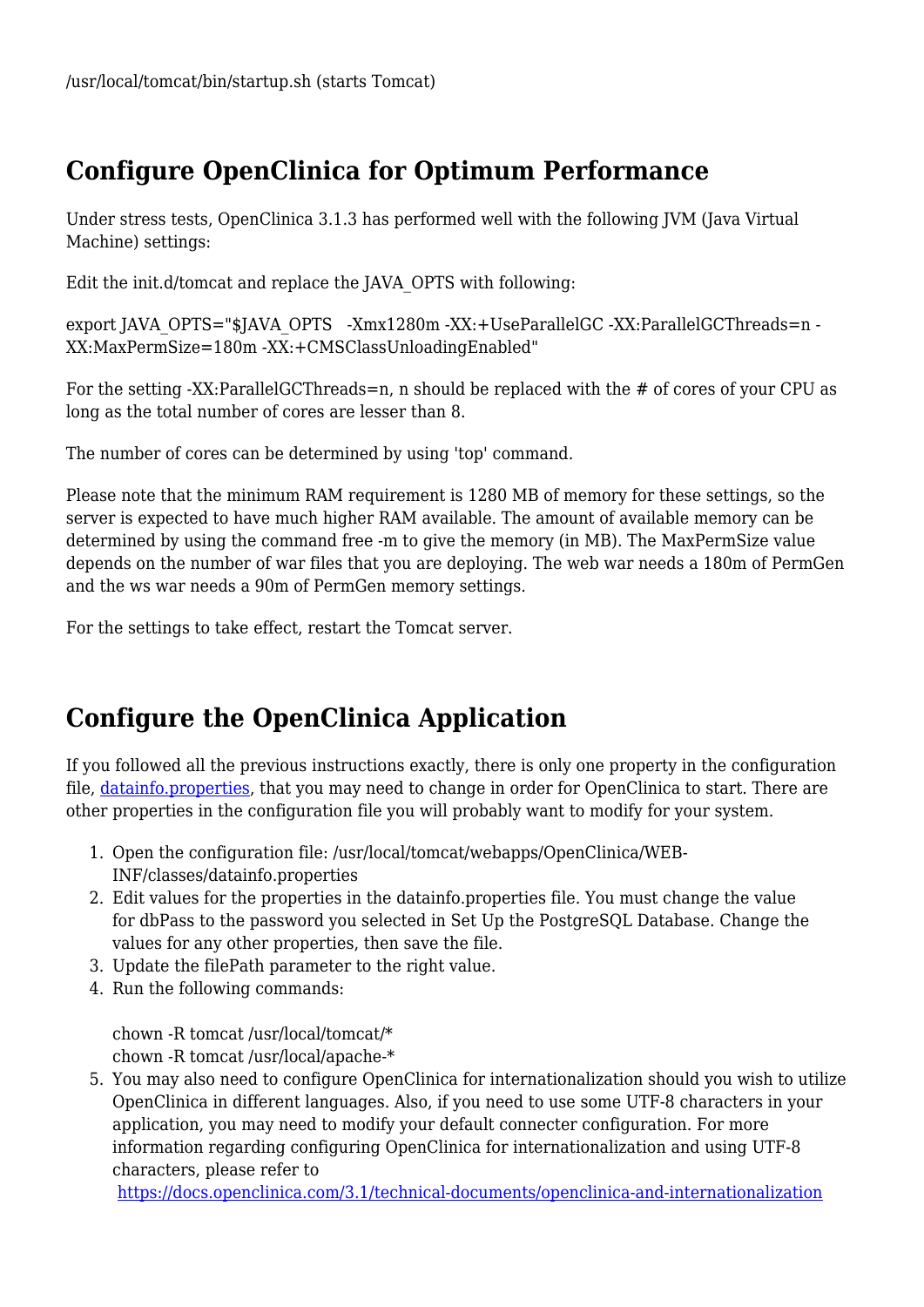# **Configure the OpenClinica Web Services**

If you followed all the previous instructions exactly, there is only one property in the configuration file, [datainfo.properties](https://docs.openclinica.com/3-1/installation/3-1-installation-install-3-1-x-linux/#content-8452), that you may need to change in order for OpenClinica Web Services to start. There are other properties in the configuration file you will probably want to modify for your system.

*Note: Most of the properties are not needed or used for Web Services, see [Description of](#page-20-0) [datainfo.properties File for Web Services](#page-20-0) for more information on what settings are actually used.*

- 1. Open the configuration file: /usr/local/tomcat/webapps/OpenClinica-ws/WEB-INF/classes/datainfo.properties
- 2. Edit values for the properties in the datainfo.properties file. You must change all values from Database Configuration section of datainfo.properties file to reflect your settings in datainfo.properties file for OpenClinica application. Change the values for any other properties.
- 3. Run the following commands:

chown -R tomcat /usr/local/tomcat/\* chown -R tomcat /usr/local/apache-\*

# **Description of datainfo.properties File**

The datainfo.properties file will look similar to the following. Each group of properties is numbered and a description of the property group is presented as a series of comment lines (lines that begin with # are comments) before the section where you specify the values for the properties in the group.

```
#############################################################
################
```
# 1 - Database Configuration

#

- # Database configuration is done with the following 6 properties
- # The dbType options are either postgres or oracle.
- # Enter the user name and password to access the database in
- # dbUser and dbPass.
- # The db field is for the name of the database and provide the port

# in dbPort.

# dbHost can be a URL, IP address or localhost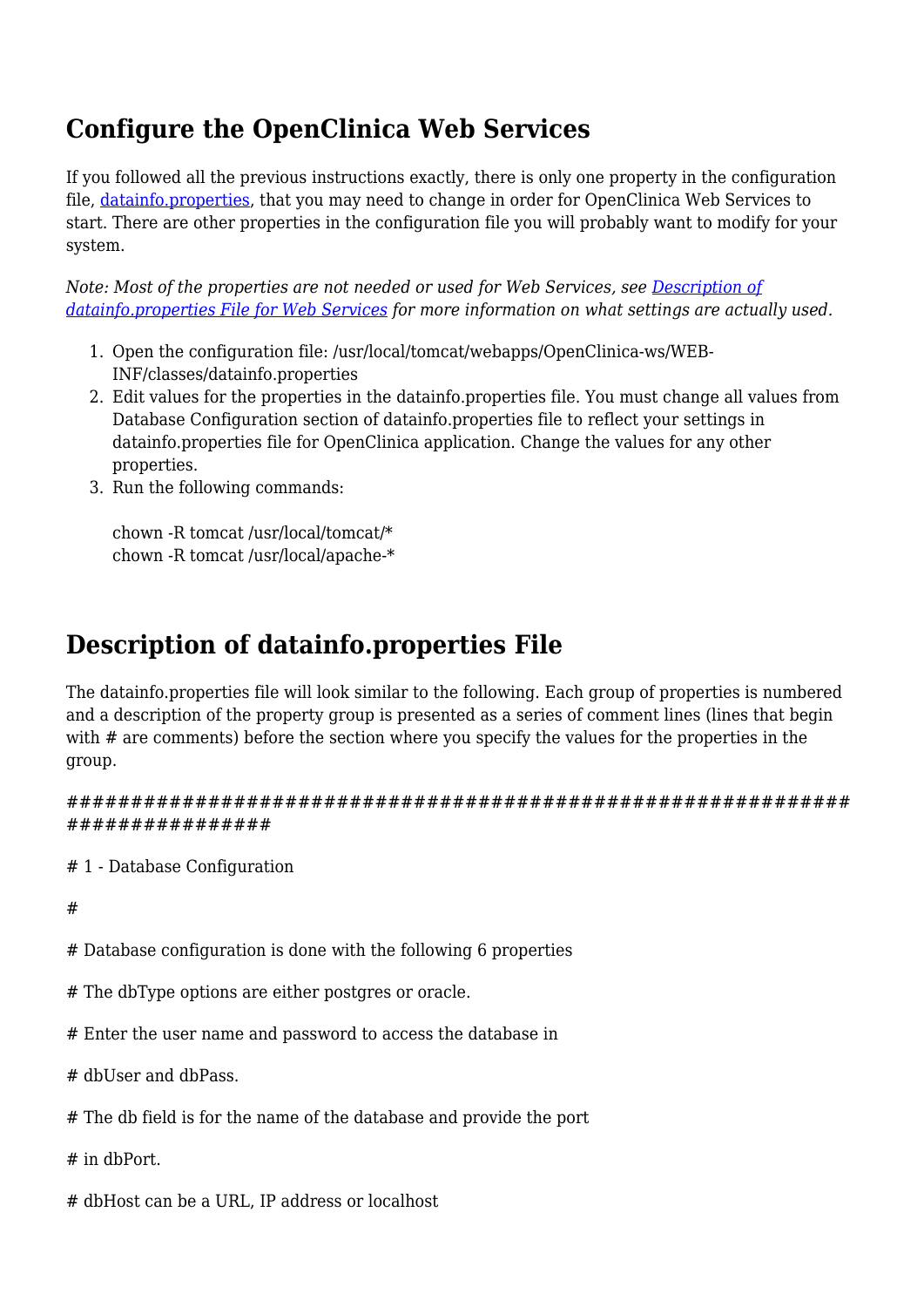#### #

#### # REQUIRED

############################################################# ################

dbType=postgres

dbUser=clinica

dbPass=clinica

db=\${WEBAPP.lower}

dbPort=5432

dbHost=localhost

############################################################# ################

# 2 - filePath

#

# File Path is the string which declares the

# repository for all uploaded and generated

# files in the system, including CRFs and

# data sets. The directory should NOT be

# accessible by the web server.

#

# REQUIRED.

############################################################# ################

filePath=\${catalina.home}/\${WEBAPP.lower}.data/

#### ############################################################# ################

# 3 - Attached File Location

# Location for files if item data type is "file". If it has been kept empty,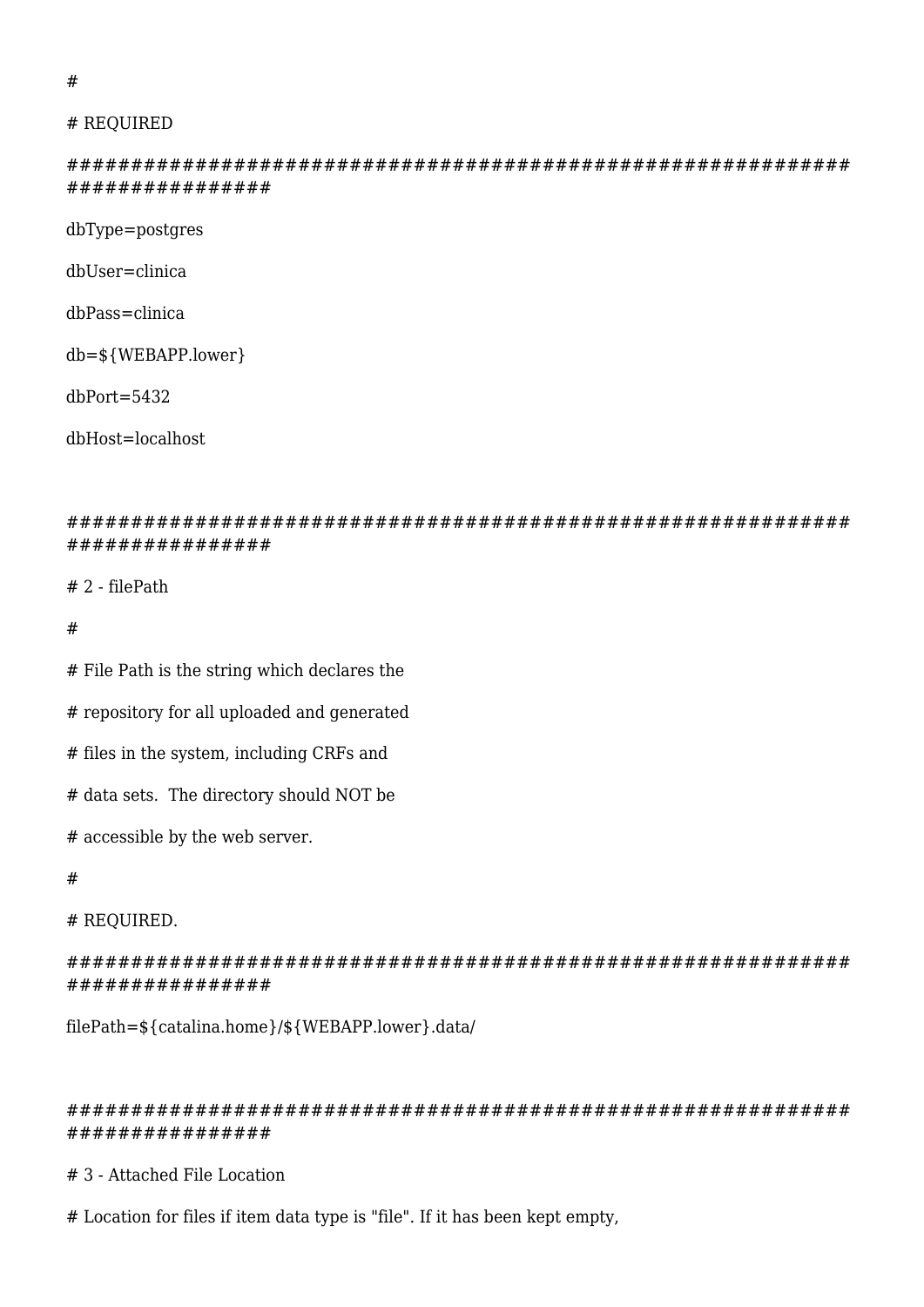- # "filePath" will be used as the attached file location.
- # This will be a sub folder within the filePath location only.
- # You may configure a full path that points to a directory outside of the filePath.
- # If you configure a full path, it must have a trailing slash.
- # Example = /usr/local/attached\_file/ or C:\attached\_file\
- #

#### # NOT REQUIRED

############################################################# ################

# attached file location=

#### ############################################################# ################

- #4 user\_account\_notification
- #
- # User Account Notification is the method by
- # which new users are sent their passwords.
- # Users can be sent passwords via email,
- # or the password can be displayed on the screen
- # to the administrator, who is instructed to
- # write it down and physically give it to the user
- # in question. The default is email.

#### #

### # REQUIRED.

############################################################# ################

userAccountNotification=email

############################################################# ################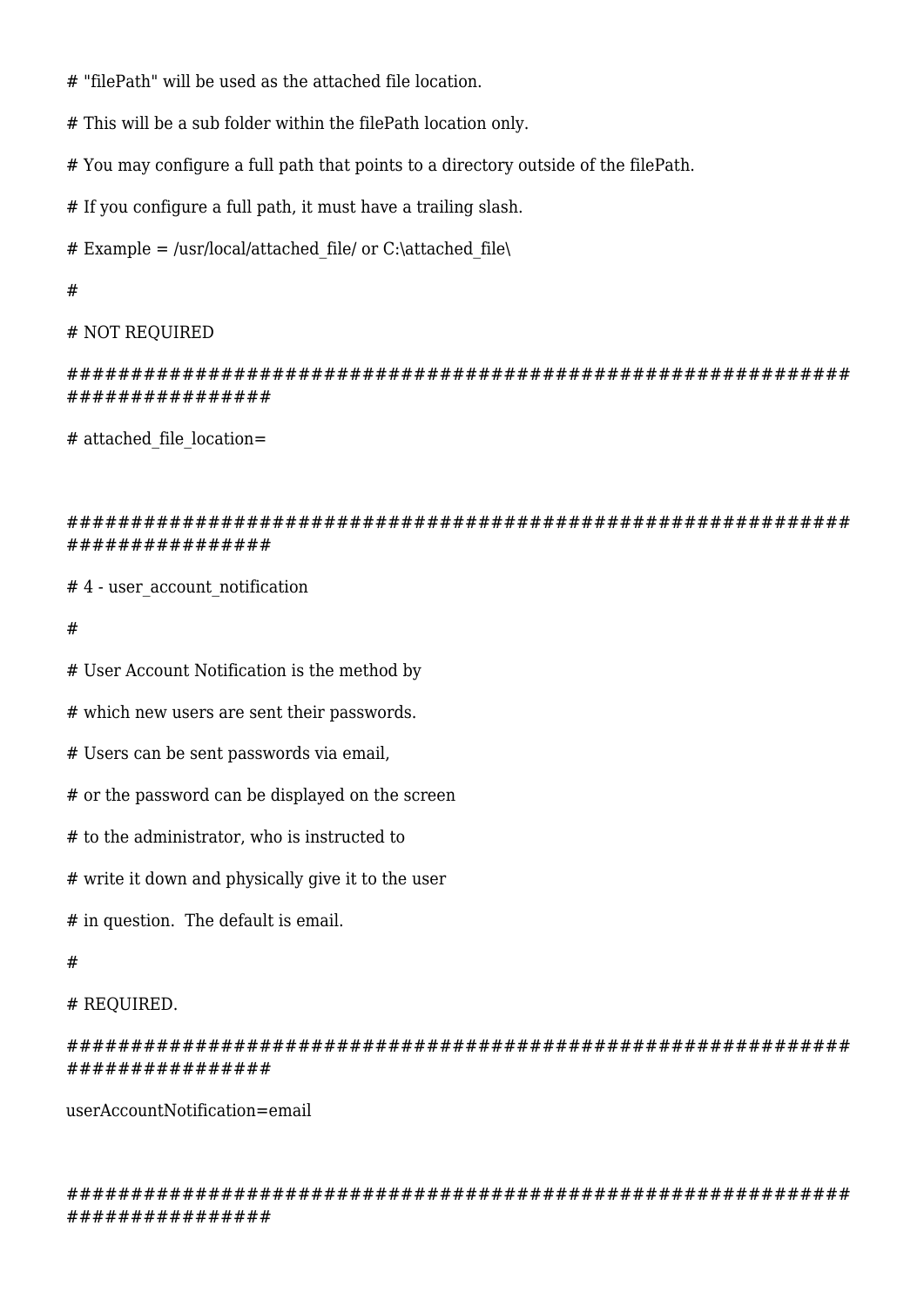# # 5 - adminEmail

### #

# The Admin Email is the field to set the administrator's

# email for a given server. It is also used for

# replies to the email messages sent by the system.

### #

# # REQUIRED

############################################################# ################

adminEmail=admin@example.com

### ############################################################# ################

# 6- Spring Based Email System

- #
- # Configure the Email SMTP host below. If the host
- # requires a username and password make sure
- # mail.smtp(s).auth is set to true.
- # Configure mail protocol via mail.protocol, Valid options
- # would be smtp or smtps.
- # Configure smtp over ttls by setting mail.smtp(s).starttls.enable
- # to true.

# Configure connection timeout. Preconfigred to 5 secs

# ############################################################# ################

mailHost=mail.smtp.com

mailPort=25

mailProtocol=smtp

mailUsername=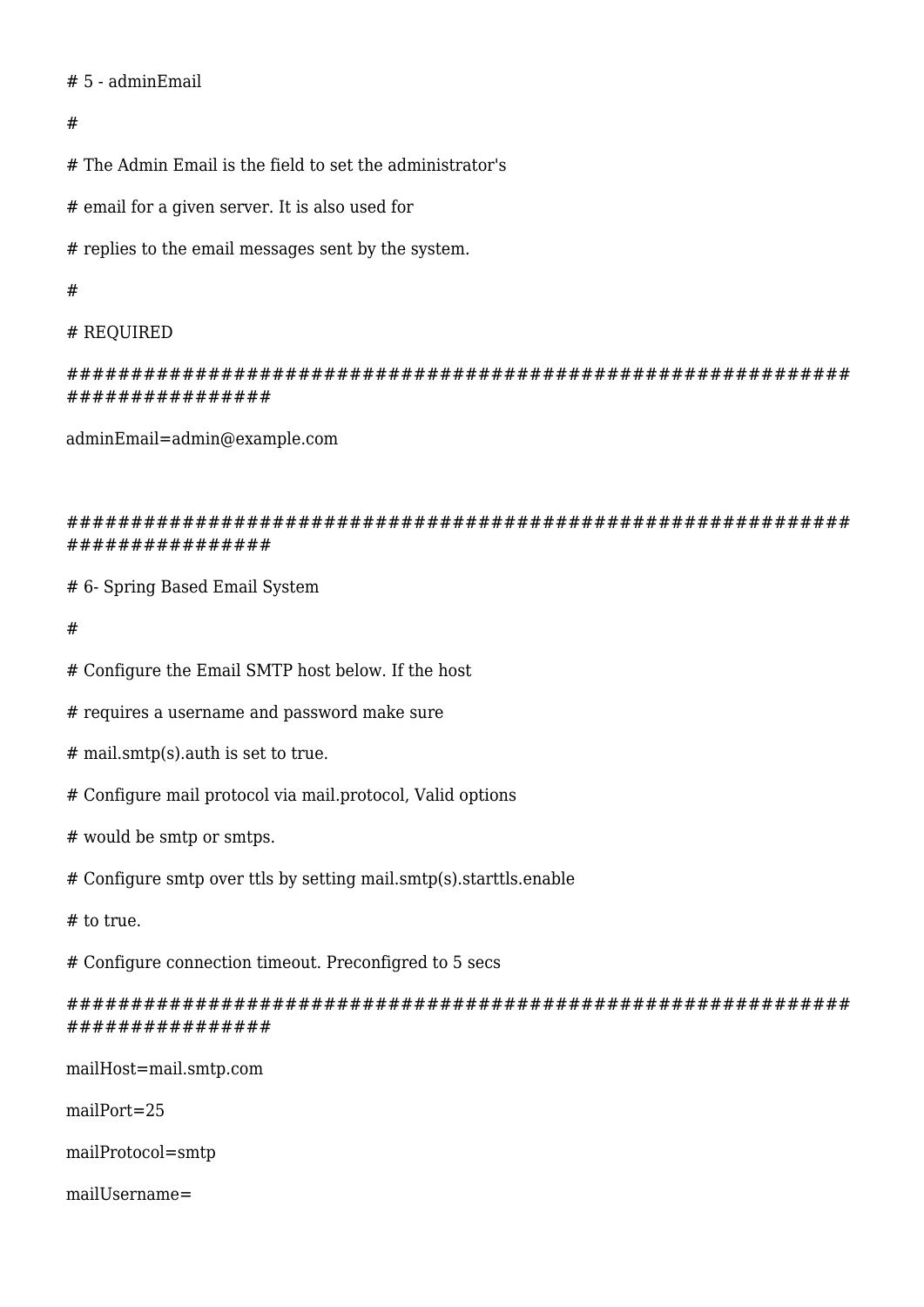mailPassword= mailSmtpAuth=false mailSmtpStarttls.enable=false mailSmtpsAuth=false mailSmtpsStarttls.enable=false mailSmtpConnectionTimeout=100 mailErrorMsg=developers@openclinica.org

# ############################################################# ################

# 8 - sysURL

#

# The web address for the system. It can either be an external

# address (demo.openclinica.org) or an internal IP

# address (192.168.2.000).

# NOTE: If you reconfigure the address or port in some later

# step, such as by configuring SSL, you will need to come back

# and update this file. You will also need to restart tomcat

# for changes to this take effect.

#

### # REQUIRED

############################################################# ################

sysURL=http://localhost:8080/\${WEBAPP}/MainMenu

############################################################# ################

# 9 - max\_inactive\_interval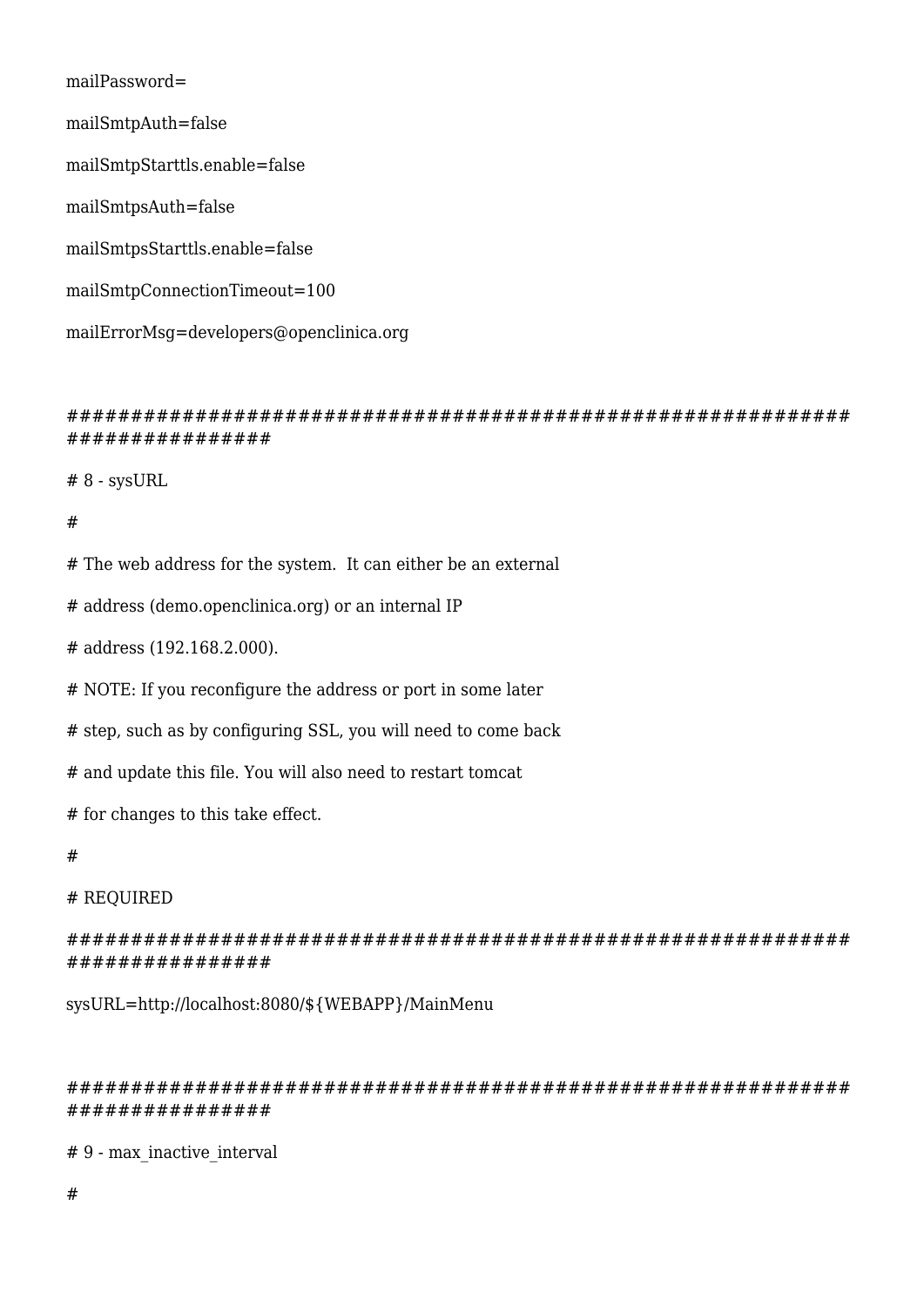# This is maximum time interval between client requests. That is,

# if users leave any page open without sending a request to the

# server, after this time interval, when users attempt sending

# request they will be directed to login page.

#

```
# REQUIRED
```
############################################################# ################

maxInactiveInterval=3600

### ############################################################# ################

# 11 - Logging configuration

# SysLog support has been fully implemented in OpenClinica, but by default has been turned off.

# Every piece of code that could send information to the syslog server has not been reviewed

# and cleaned to ensure it is entirely readable and useful. This will be an ongoing effort

# and resolved in a future release. Please use the SysLog support at your own risk.

#

# Specify the log location - local/syslog/both

#

log.dir=\${catalina.home}/logs/openclinica

logLocation=local

### #

# Specify logging level - trace/debug/info/warn/error logLevel=info syslog.host=localhost syslog.port=514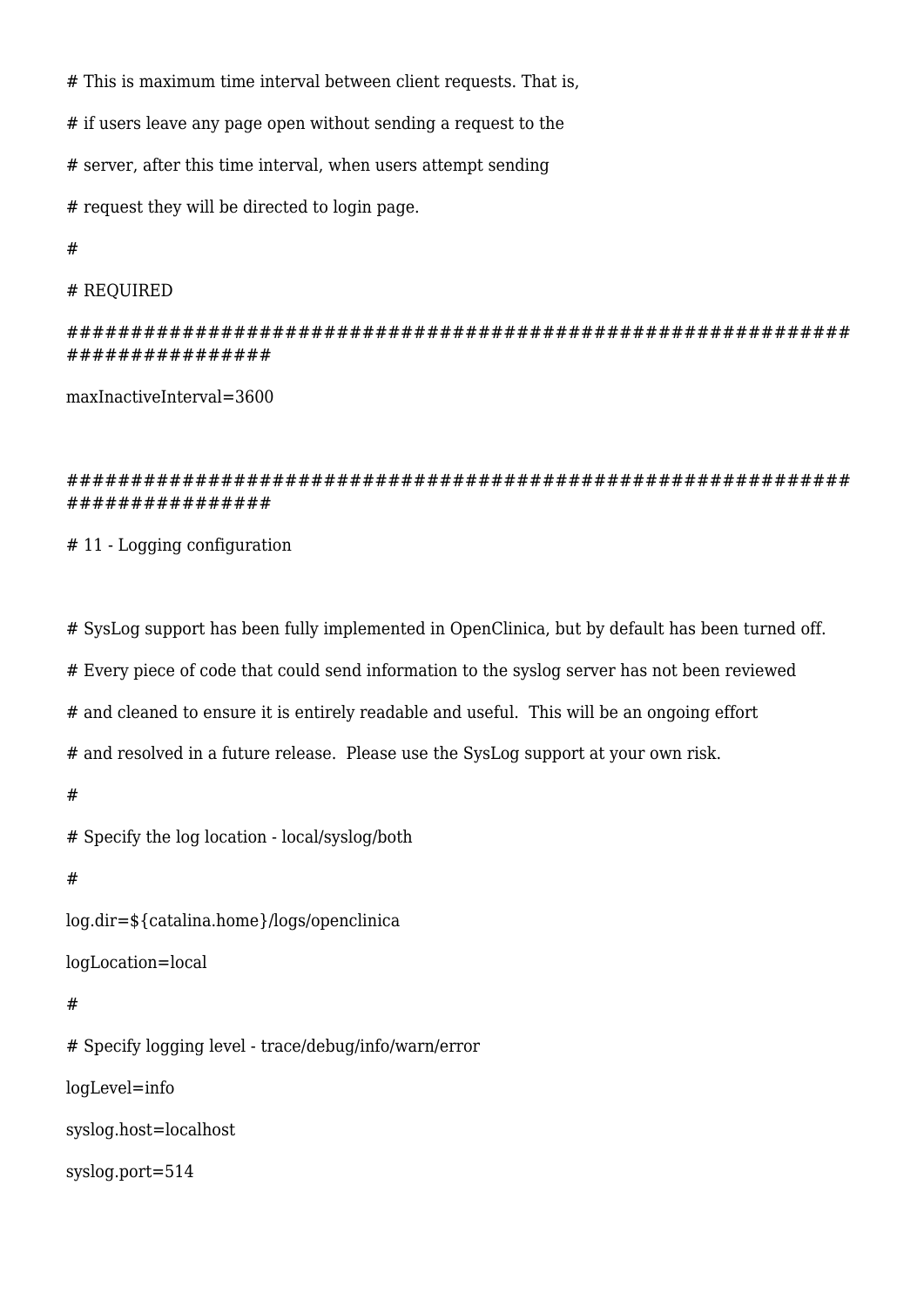############################################################# ################

# 12- News/About

# On the OpenClinica login screen, there will be a box to the right of the login section

# which can contain an RSS feed. You can configure what RSS feed is used in the rss.rl field.

# If you do not want the RSS feed, please comment out rss.url and rss.more and uncomment

# about.text1 and about.text2. These two fields can be used for any free form text that you

# you want to appear on the OpenClinica login page.

# the default feed is http://clinicalresearch.wordpress.com/feed/

# default value for rss.more http://clinicalresearch.wordpress.com/

#### ############################################################# ################

- # rssUrl=http://clinicalresearch.wordpress.com/feed/
- # rssMore=http://clinicalresearch.wordpress.com/
- $#$  about text1 = Hello World 1
- # about.text2= Hello World 2

#### ############################################################# ################

# 13 - CRF File Upload Configuration

# crf.file.extensionSettings can have 3 values valid,invalid or left empty which defaults to valid.

# if crf.file.extensionSetting= valid , then extensions specified can be uploaded.

# if crf.file.extensionSetting= invalid , then extensions specified can NOT be uploaded.

# if crf.file.extensions is left empty and crf.file.extensionSettings=valid then all extensions are valid

# if crf.file.extensions is left empty and crf.file.extensionSettings=invalid then all extensions are NOT valid

# separate extensions with a comma and do not include the leading dot.

### ############################################################# ################

# crfFileExtensions=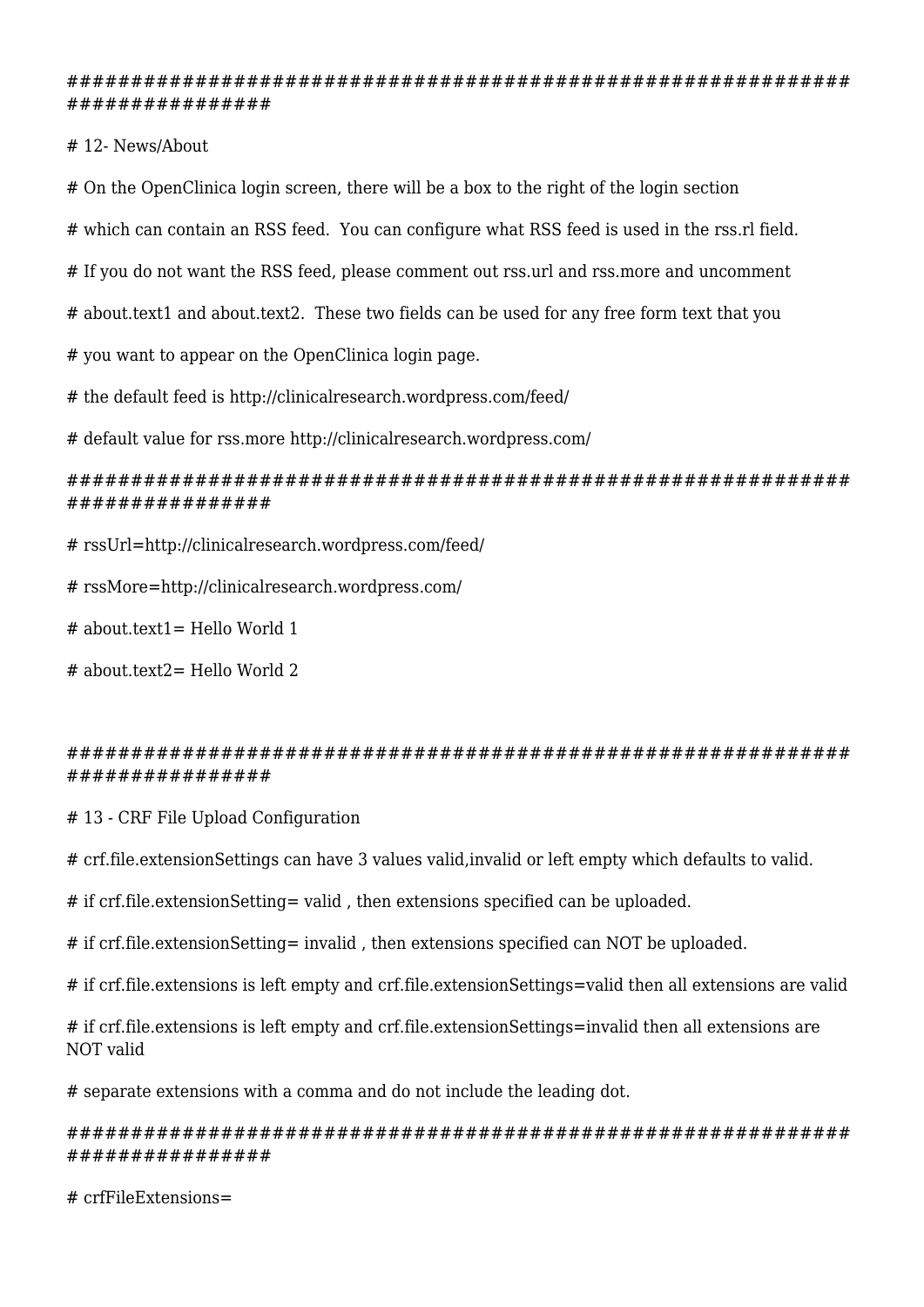############################################################# ################

# 14 - supportURL

#

# The Support URL is included in the support button that appears

# in the top right corner of all pages in OPenClinica. By including

# the URL here we will be able to configure it depending on the adopter

#

#### # REQUIRED

############################################################# ################

# supportURL=https://www.openclinica.com/OpenClinica/3.1/support/

############################################################# ################

# 15- Quartz Scheduler Configuration

#

# Configure the mis-fire threshold for the scheduler,

# and the number of extract jobs can run at a single time.

#

# REQUIRED

############################################################# ################

org.quartz.jobStore.misfireThreshold=18000000

org.quartz.threadPool.threadCount=1

org.quartz.threadPool.threadPriority=5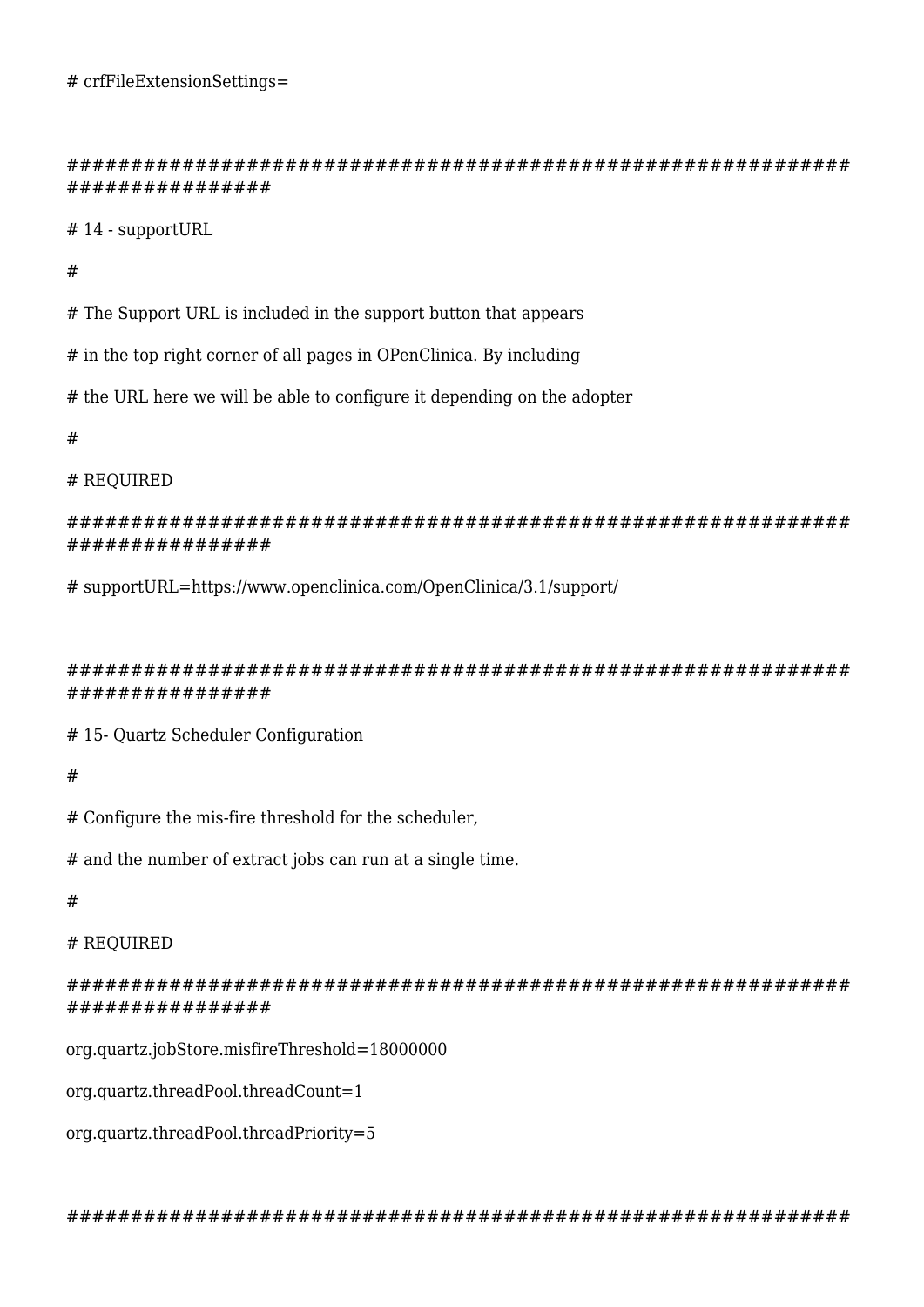# 16 - CCTS configuration

#

# This is used for OpenClinica instances that have been modified and configured

# to work with the Cancer Clinical Trials Suites. This is a caBIG suite of applications.

# The configuration determines how long OpenClinica will hold a transaction from C3PR

# and will wait for a roll back message before committing it to the database.

#

### # NOT REQUIRED

############################################################# ################

ccts.waitBeforeCommit=6000

############################################################# ################

# 17 - Facility information

#

# The OpenClinica defaults will be used when creating a new study

# unless you uncomment each property and provide a value next to

 $#$  each = sign.

#

# NOT REQUIRED

############################################################# ################

# FacName=

- # FacCity=
- # FacState=

# FacZIP=

# FacCountry=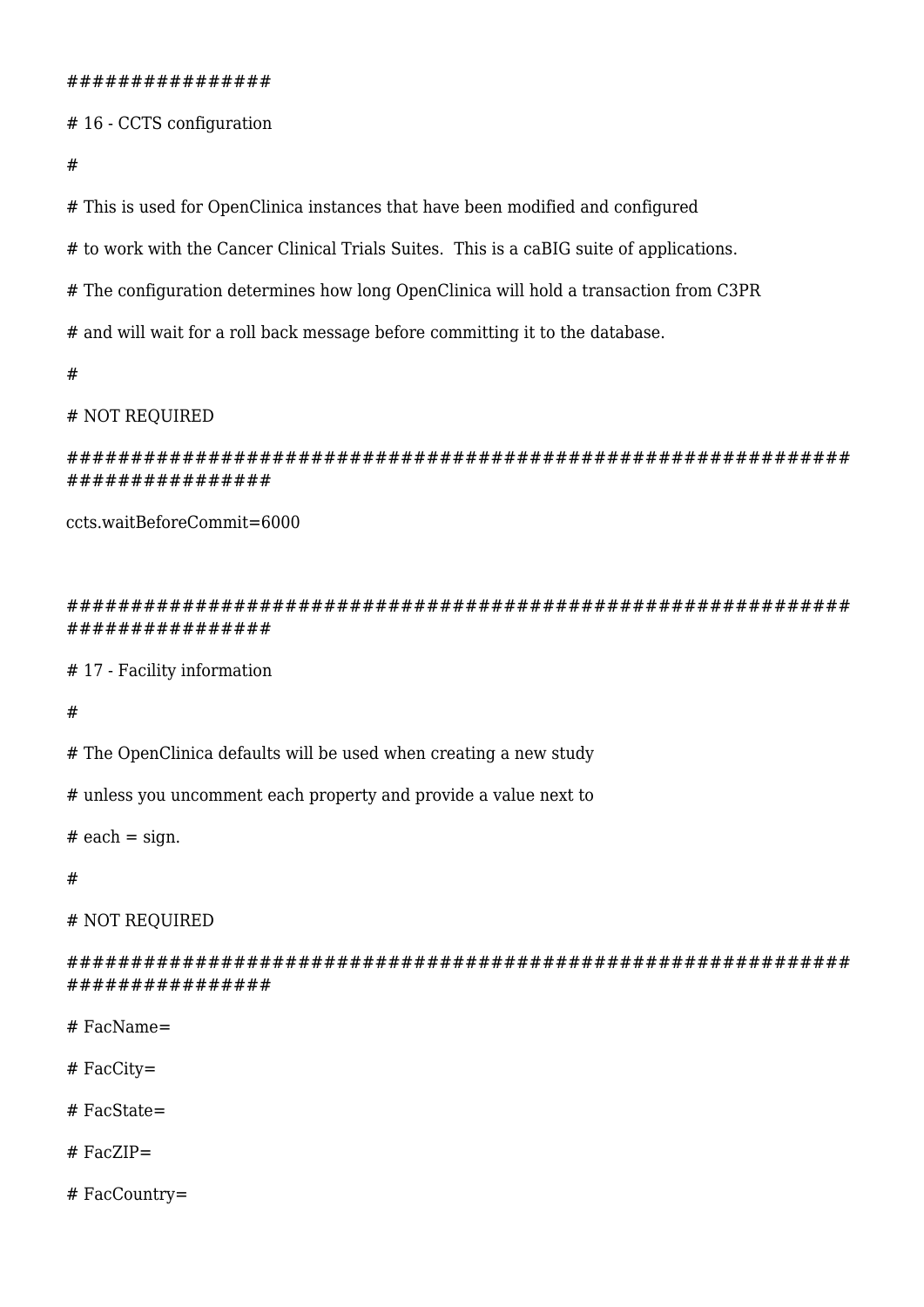# FacContactName=

# FacContactDegree=

# FacContactPhone=

# FacContactEmail=

############################################################# ################

# 18 - export data file path

#

# Export Data File Path is the string which (optionally)

# declares a specific file path for file extracts to be

# saved. This is a sub folder of filePath.

# Note that if it is set, files from Jobs only will be saved

# to two places: this directory and under the above file path

# declared in the 'filePath' property.

#

# NOT REQUIRED. Please comment out if you want Jobs to generate

# one file/files only, in the directory structure under 'filePath'.

############################################################# ################

# exportFilePath=scheduled\_data\_export

# ############################################################# #

# extract.number defines how many subjects the system will paginate through when creating the ODM file to

# to be transformed by the XSLT engine. This number can be increased to use higher amounts of memory and

# potentially decrease the amount of wait time. Lower this number if you have an extremely large amount of

# event definitions to reduce the impact on concurrent users in the system at the time of the extract.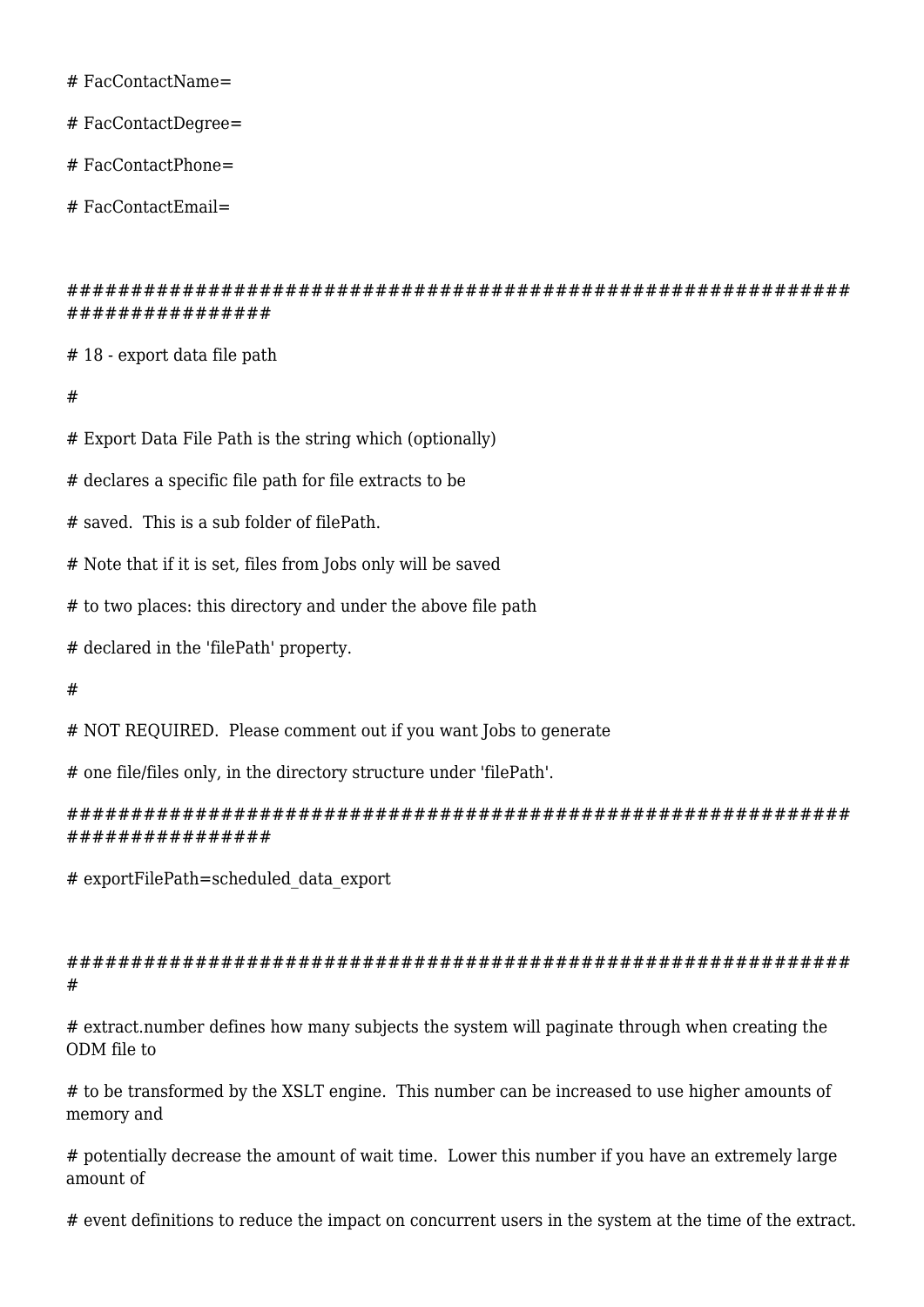# This is a global setting that applies to all extracts in your OpenClinica instance.

############################################################# ########################

extract.number=99

# ############################################################# ################

# 19 - Usage statistics configuration

# Usage statistics refers to information automatically sent back to OpenClinica.org

# to help us figure out how well OpenClinica is working and help us improve it in

# future versions.

# This includes technical information such as the version of OpenClinica installed, the number of studies created and user load. These statistics DO NOT include information such as study or CRF names, study data, or user information. We collect this data in aggregate and use it according to our Privacy Policy [https://community.openclinica.com/privacy-policy] to improve our products and services.

### #

# As part of system configuration, we give you the option to help us improve OpenClinica by sending these usage statistics. If you elect to send this information but later change your mind, you can disable this feature in the datainfo.properties file by changing

# 'collectStats' value to 'false'

collectStats=true

usage.stats.host=usage.openclinica.com

usage.stats.port=514

OpenClinica.version=3.2

### ############################################################# ################

# 20 - Rule Designer configuration

# OpenClinica Enterprise customers are allowed access to a GUI based Rule Designer.

# This configuration allows the OpenClinica instance to contact the Rule Designer for

# access. If you are not an OpenClinica Enterprise customer, your users will be re-directed

# to a landing page and will have to navigate back to their OpenClinica instance.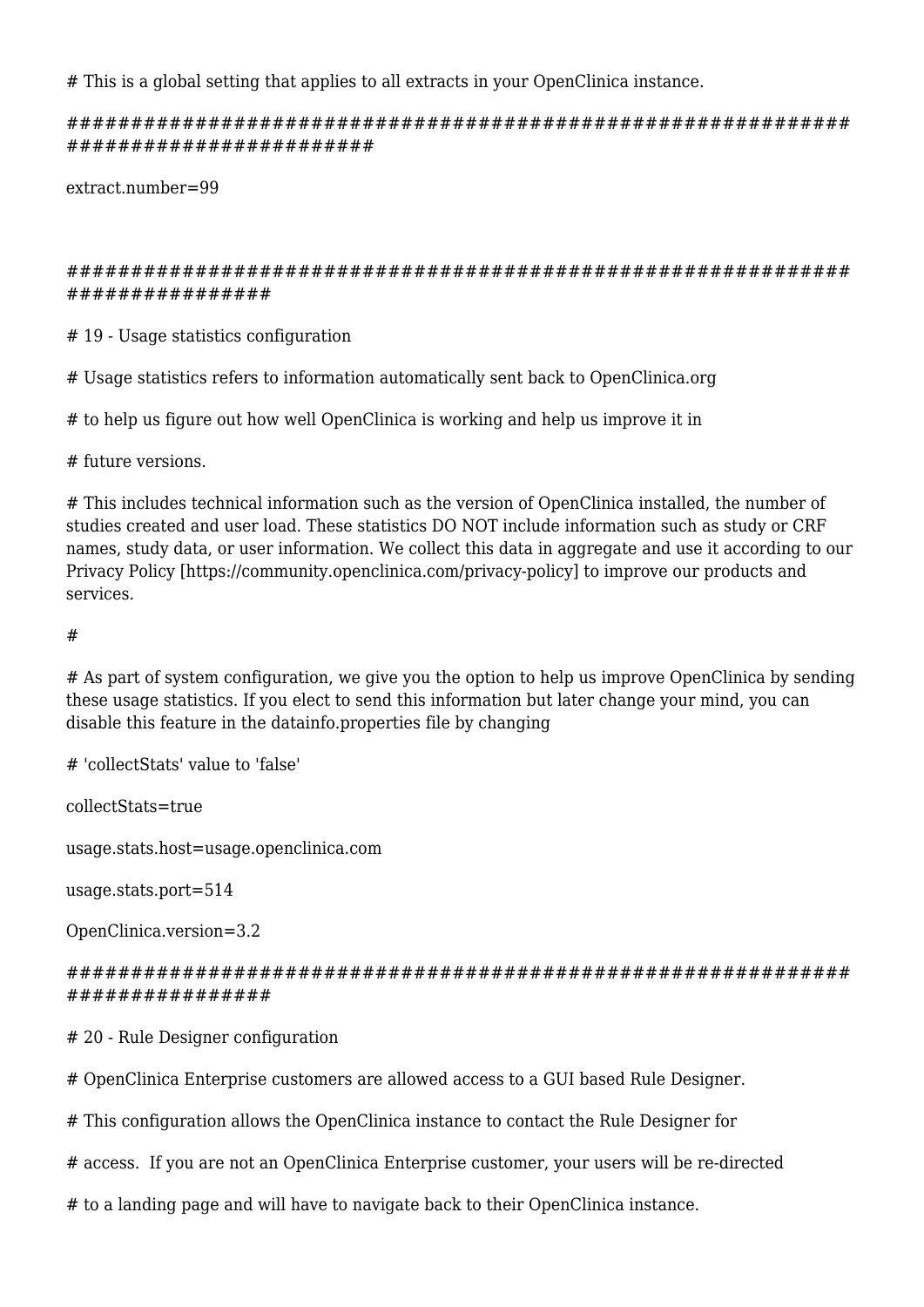# If you do not want to see a link to the Rule Designer on the Build Study page,

# you must delete this configuration option.

#

# To become an OpenClinica Enterprise customer, please contact sales@openclinica.com

############################################################# ################

designerURL=http://localhost:8080/designer/

############################################################# ################

# 21 - LDAP/Active Directory configuration

#

# IMPORTANT: To use LDAP, the property of the configuration number '10 change\_passwd\_required' must be set to '0'

### #

############################################################# ################

# If ldap is enabled (values:'true' or 'false')

```
ldap.enabled=false
```
# LDAP host in the form 'ldap://<host>:<port">'

ldap.host=

# User distinguished name used to authenticate to LDAP

#ldap.userDn=cn=ldap1,ou=ldap,dc=dc1,dc=dc2

ldap.userDn=cn=chin,ou=chin\_ldap,dc=dc1,dc=dc2

# Password used to authenticate to LDAP

ldap.password=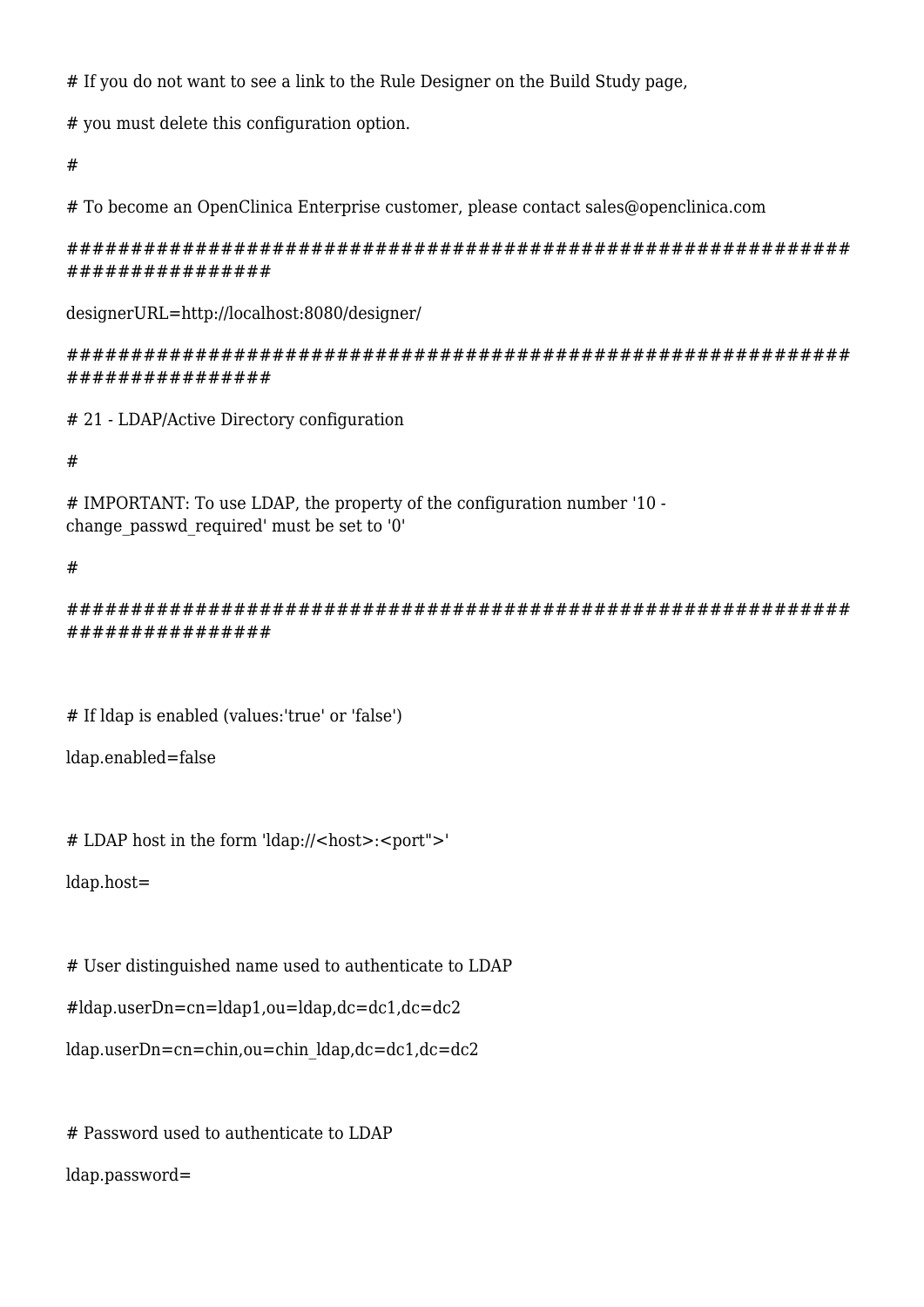# Ouerv used to during login to find the LDAP user by username. Should always return a maximum of one result.

```
ldap.loginQuery=(sAMAccountName={0})
```
# URL to redirect LDAP users to retrieve a forgotten password

ldap.passwordRecoveryURL=http://www.google.com?&q=what+do+i+do+if+i+forgot+my+passwo rd%3F

# BaseDN to search for users

ldap.userSearch.baseDn=DC=dc1,dc=dc2

# Query used to search users in the user search screen (when creating a new user).

# The '{0}' placehoder is replaced by the value typed in the 'filter' field.

# Simple query, searches only username

```
#ldap.userSearch.query=(&(memberOf=CN=ldapgroup,OU=ldap,DC=dc1,DC=dc2)(sAMAccountN
ame=\*{0}\*)
```
#

# Sophisticated query, searches username, first name, last name and email

ldap.userSearch.query=(&(memberOf=CN=ldapgroup,OU=ldap,DC=dc1,dc=dc2)(|(sAMAccountNa  $me=\ast(0\}*)$ )

# Field used to retrieve the user's distinguished name

ldap.userData.distinguishedName=distinguishedName

# Field used to retrieve the user's username

```
ldap.userData.username=sAMAccountName
```
# Field used to retrieve the user's first name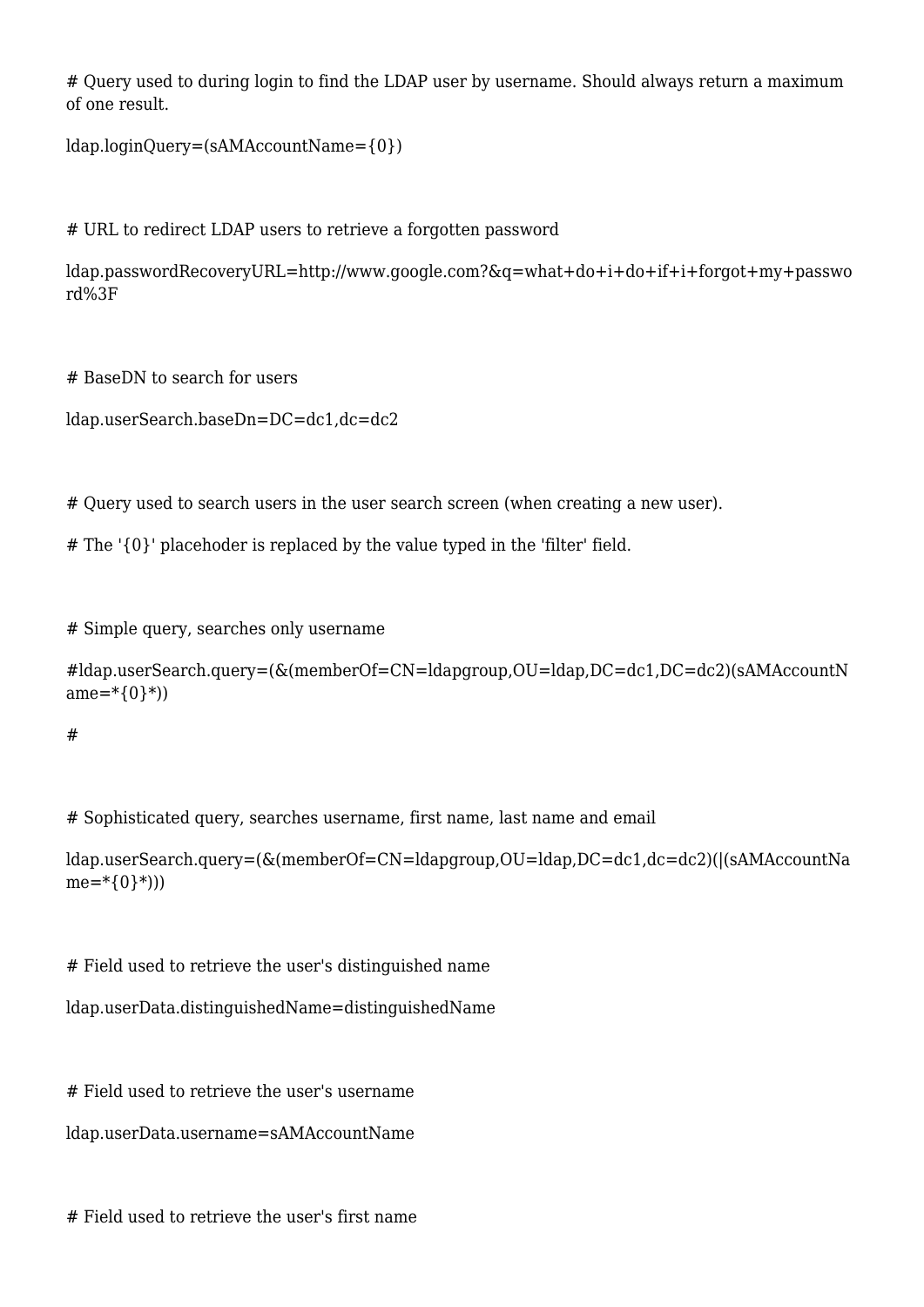ldap.userData.firstName=givenName

# Field used to retrieve the user's last name

ldap.userData.lastName=sn

# Field used to retrieve the user's email

ldap.userData.email=mail

# Field used to retrieve the user's organization

ldap.userData.organization=company

# <span id="page-20-0"></span>**Description of datainfo.properties File for Web Services**

Web Services datainfo.properties file is similar the datainfo.properties of OpencClinica. However, web services needs less configuration than OpenClinica. The following file show highlighted properties that are relevant to web services. Only properties from first section must be updated and should be set exaclty as they are set for OpenClinica.

**############################################################# ################**

**# 1 - Database Configuration**

**#**

- **# Dateabase configuration is done with th following 6 properties**
- **# The dbType options are either postgres or oracle.**
- **# Enter the user name and password to access the database in**
- **# dbUser and dbPass.**
- **# The db field is for the name of the database and provide the port**

**# in dbPort.**

**# dbHost can be a URL, IP address or localhost**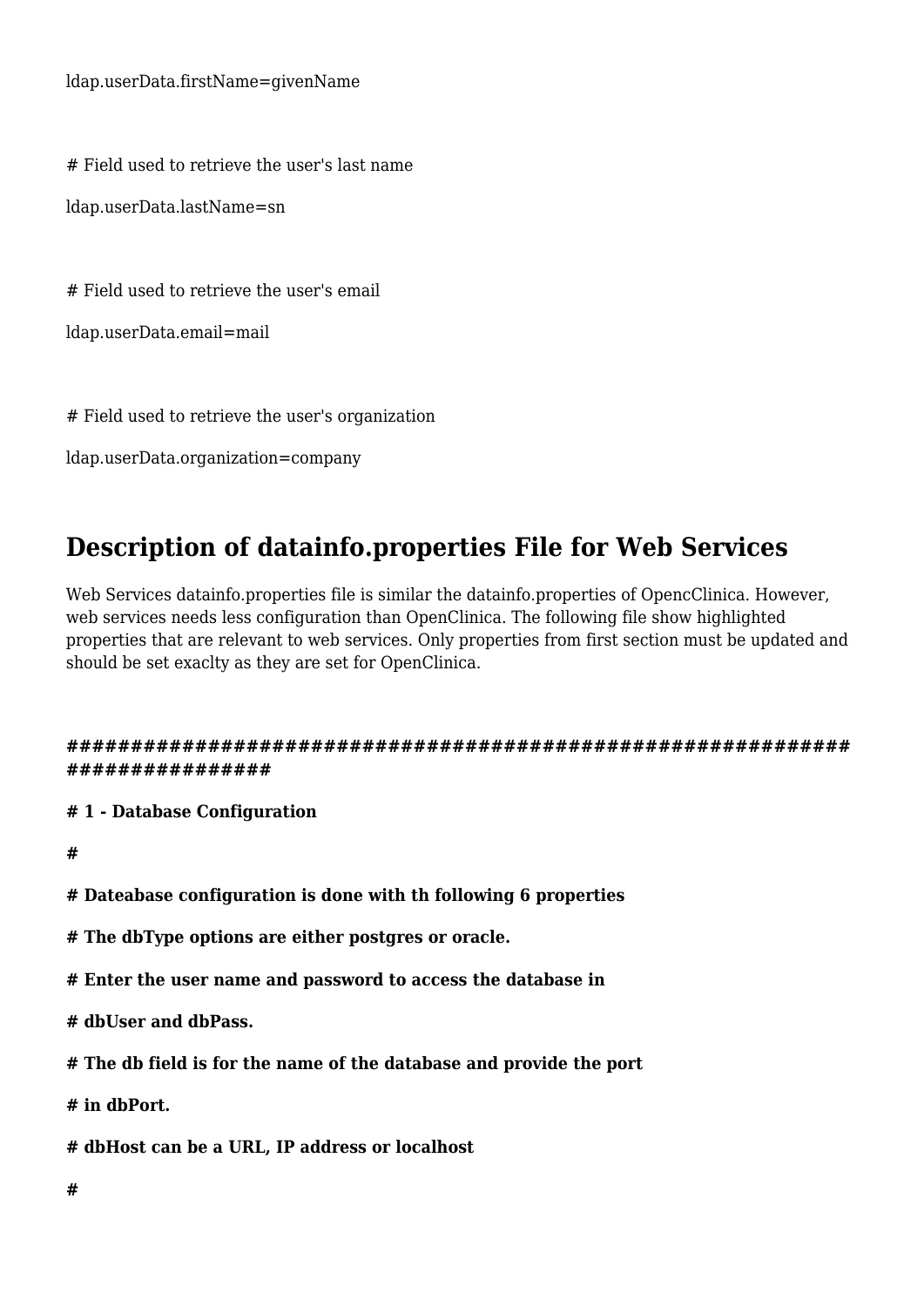#### **# REQUIRED**

**############################################################# ################**

**dbType=postgres**

**dbUser=clinica**

**dbPass=clinica**

**db=openclinica**

**dbPort=5432**

**dbHost=localhost**

**############################################################# ################**

**# 2 - filePath**

#### **#**

**# File Path is the string which declares the**

**# repository for all uploaded and generated**

**# files in the system, including CRFs and**

**# data sets. The directory should NOT be**

**# accessible by the web server.**

#### **#**

#### **# REQUIRED.**

**############################################################# ################**

**filePath=\${catalina.home}/\${WEBAPP.lower}.data/**

#### ############################################################# ################

# 3 - Attached File Location

- # Location for files if item data type is "file". If it has been kept empty,
- # "filePath" will be used as the attached file location.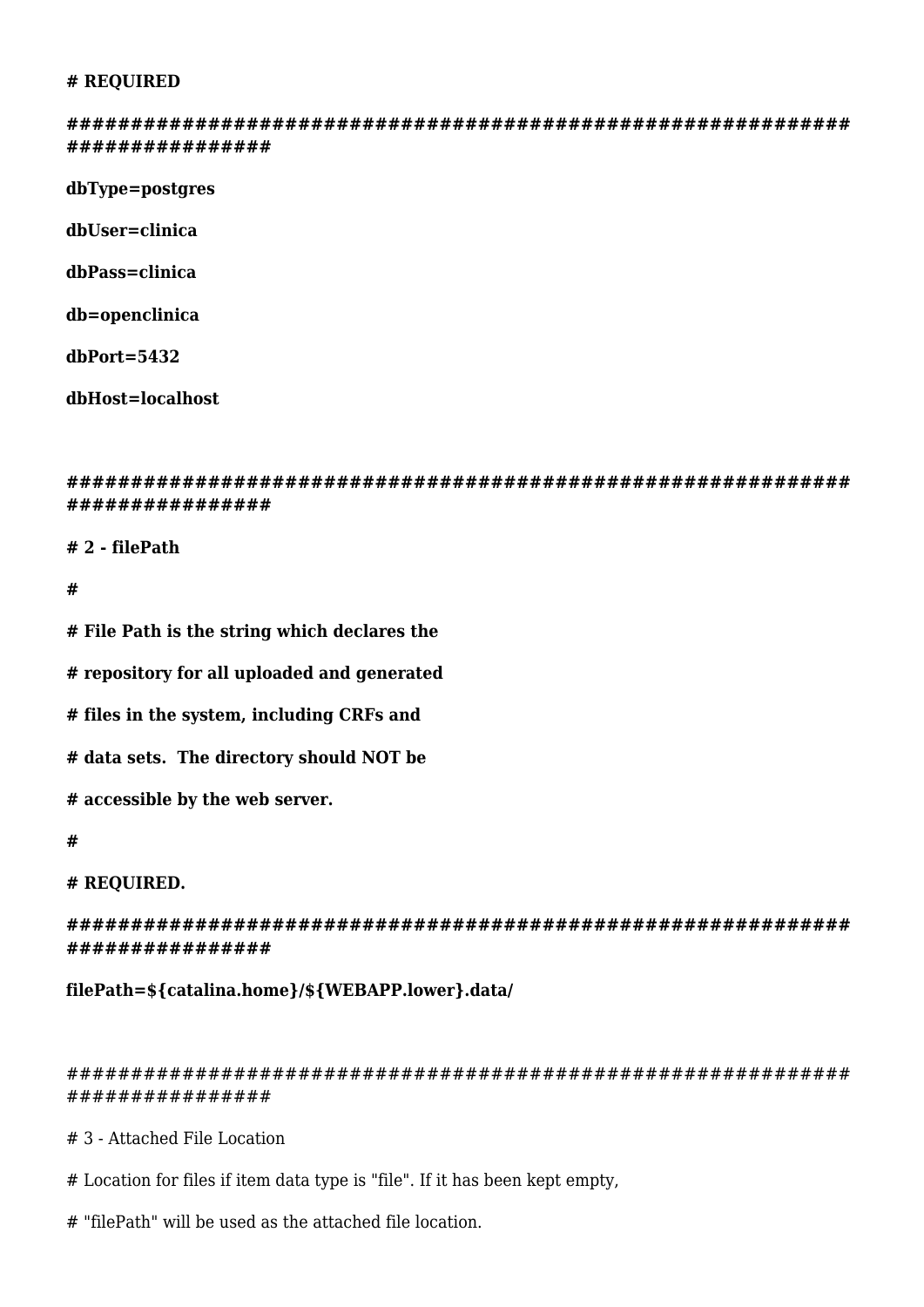- # This will be a sub folder within the filePath location only.
- # You may configure a full path that points to a directory outside of the filePath.
- # If you configure a full path, it must have a trailing slash.
- # Example = /usr/local/attached file/ or C:\attached file\

#

# NOT REQUIRED

```
#############################################################
################
```
# attached file location=

############################################################# ################

#4 - user\_account\_notification

#

# User Account Notification is the method by

# which new users are sent their passwords.

# Users can be sent passwords via email,

# or the password can be displayed on the screen

# to the administrator, who is instructed to

# write it down and physically give it to the user

# in question. The default is email.

#

# REQUIRED.

############################################################# ################

userAccountNotification=email

**############################################################# ################**

#### **# 5 - adminEmail**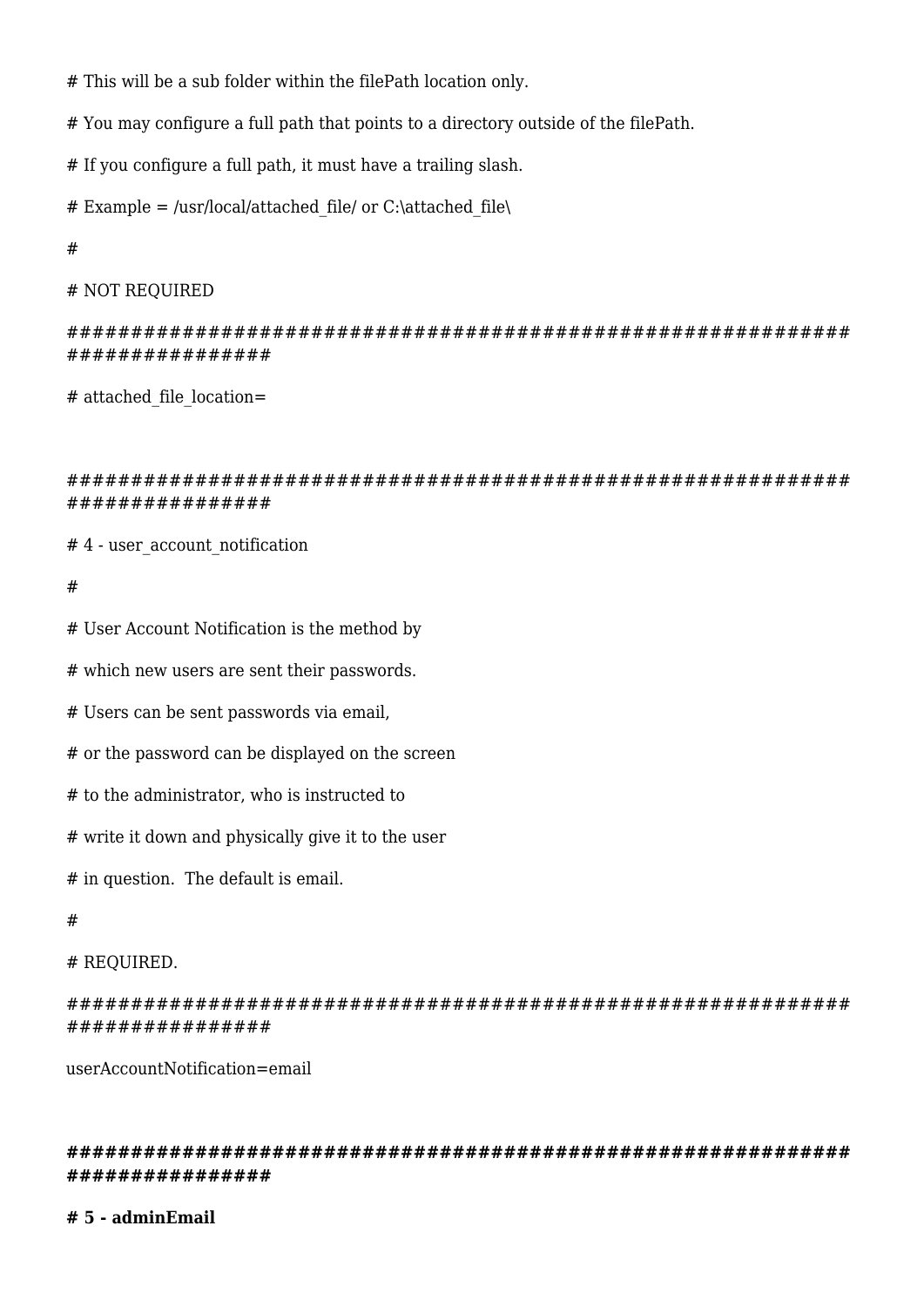**#**

**# The Admin Email is the field to set the administrator's**

**# email for a given server. It is also used for**

**# replies to the email messages sent by the system.**

**#**

```
# REQUIRED
```
**############################################################# ################**

**adminEmail=admin@example.com**

**############################################################# ################**

**# 6- Spring Based Email System**

**#**

**# Configure the Email SMTP host below. If the host**

**# requires a username and password make sure**

**# mail.smtp(s).auth is set to true.**

**# Configure mail protocol via mail.protocol, Valid options** 

**# would be smtp or smtps.**

**# Configure smtp over ttls by setting mail.smtp(s).starttls.enable**

**# to true.**

**# Configure connection timeout. Preconfigred to 5 secs**

**############################################################# ################**

**mailHost=mail.smtp.com**

**mailPort=25**

**mailProtocol=smtp**

**mailUsername=**

**mailPassword=**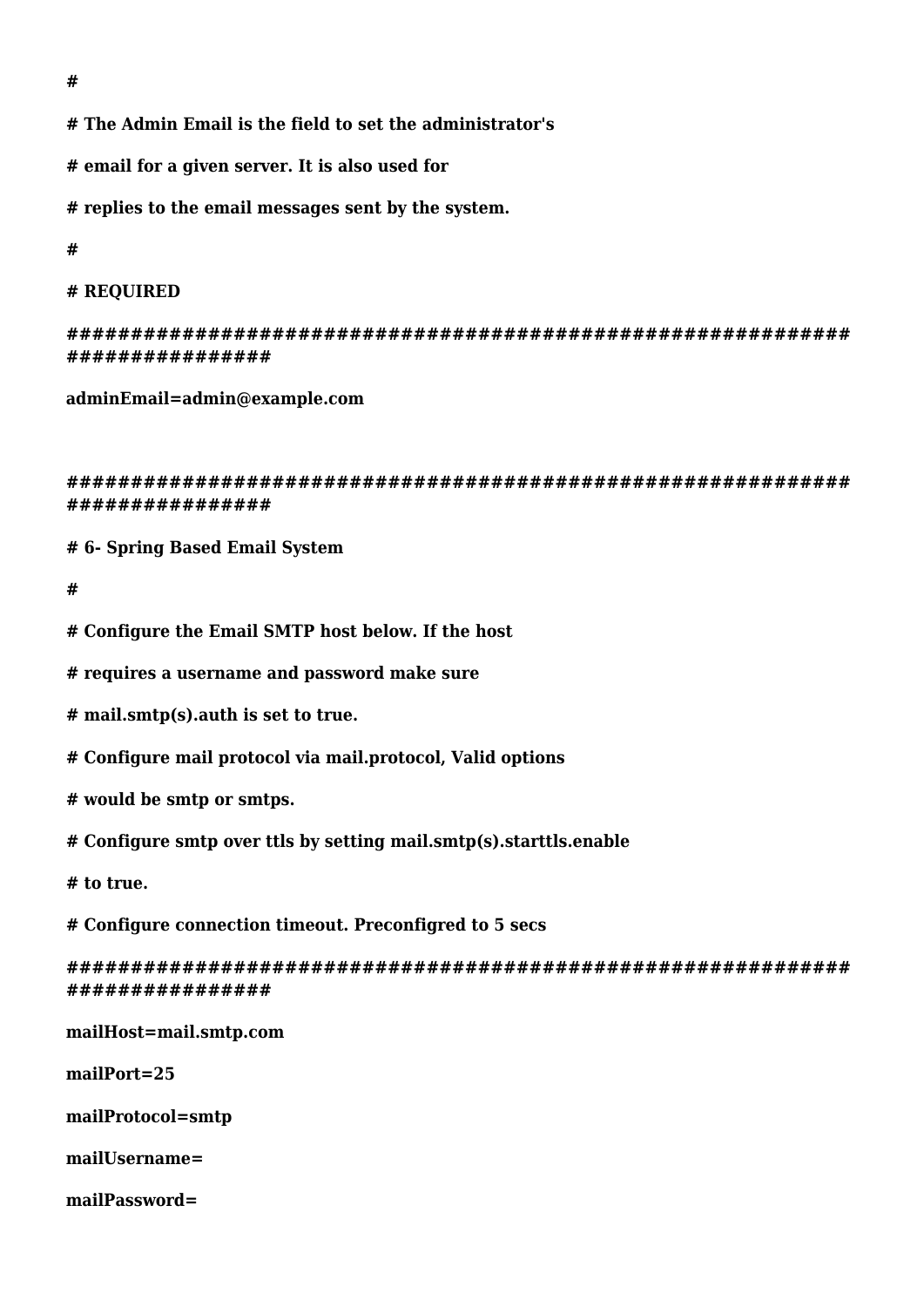**mailSmtpAuth=false mailSmtpStarttls.enable=false mailSmtpsAuth=false mailSmtpsStarttls.enable=false mailSmtpConnectionTimeout=100 mailErrorMsg=developers@openclinica.org**

############################################################# ################

# 8 - sysURL

### #

# The web address for the system. It can either be an external

# address (demo.openclinica.org) or an internal IP

# address (192.168.2.000).

# NOTE: If you reconfigure the address or port in some later

# step, such as by configuring SSL, you will need to come back

# and update this file. You will also need to restart tomcat

# for changes to this take effect.

#### #

#### # REQUIRED

############################################################# ################

sysURL=http://localhost:8080/\${WEBAPP}/MainMenu

############################################################# ################

# 9 - max\_inactive\_interval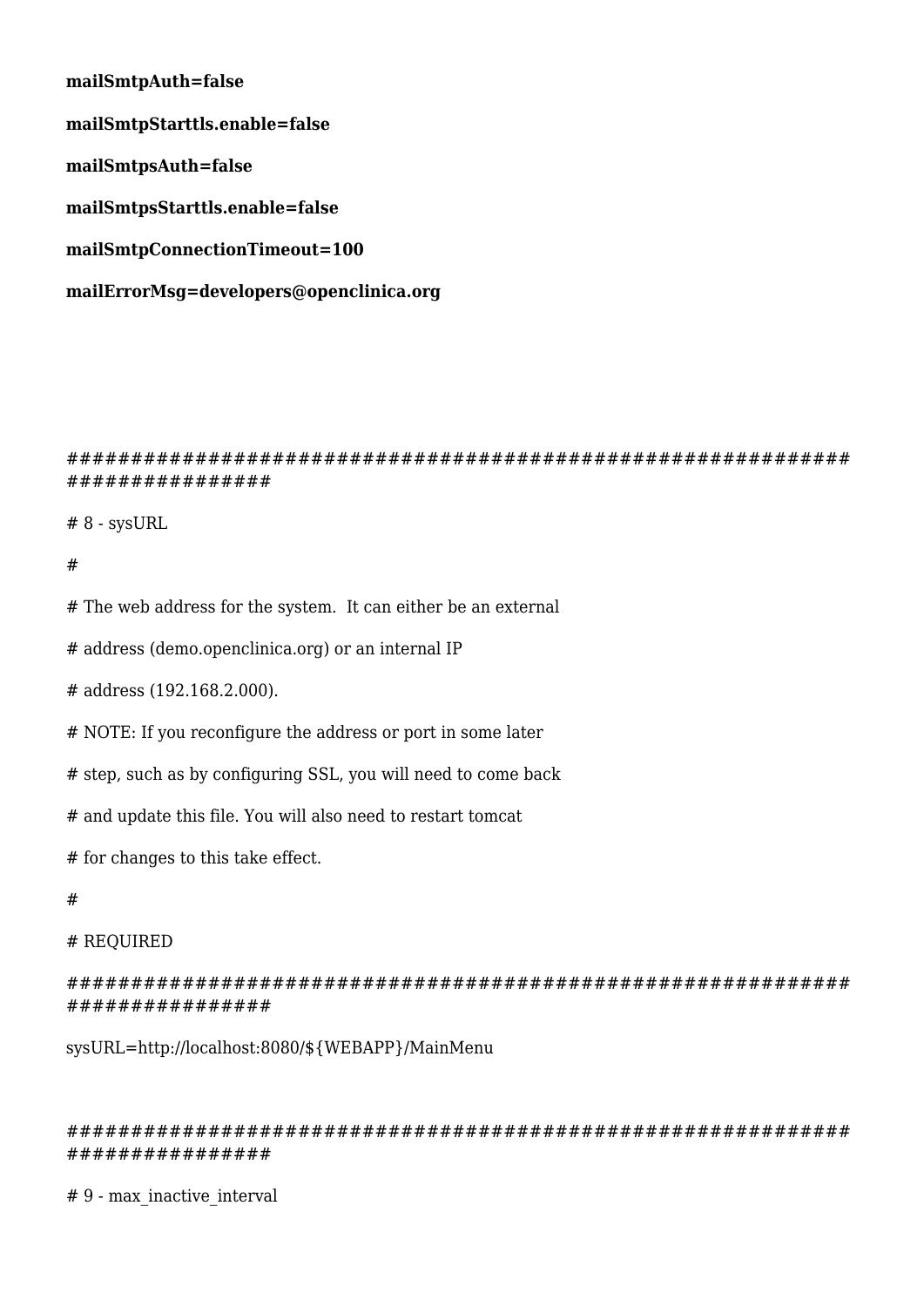# This is maximum time interval between client requests. That is,

# if users leave any page open without sending a request to the

# server, after this time interval, when users attempt sending

# request they will be directed to login page.

#

# REQUIRED

############################################################# ################

maxInactiveInterval=3600

**############################################################# ###############**

**# 11 - Logging configuration**

**# SysLog support has been fully implemented in OpenClinica, but by default has been turned off.**

**# Every piece of code that could send information to the syslog server has not been reviewed** 

**# and cleaned to ensure it is entirely readable and useful. This will be an ongoing effort** 

**# and resolved in a future release. Please use the SysLog support at your own risk.**

**#**

**# Specify the log location - local/syslog/both**

**#**

**log.dir=\${catalina.home}/logs/openclinica-ws**

**logLocation=local**

**#**

**# Specify logging level - trace/debug/info/warn/error**

**logLevel=info**

**syslog.host=localhost**

**syslog.port=514**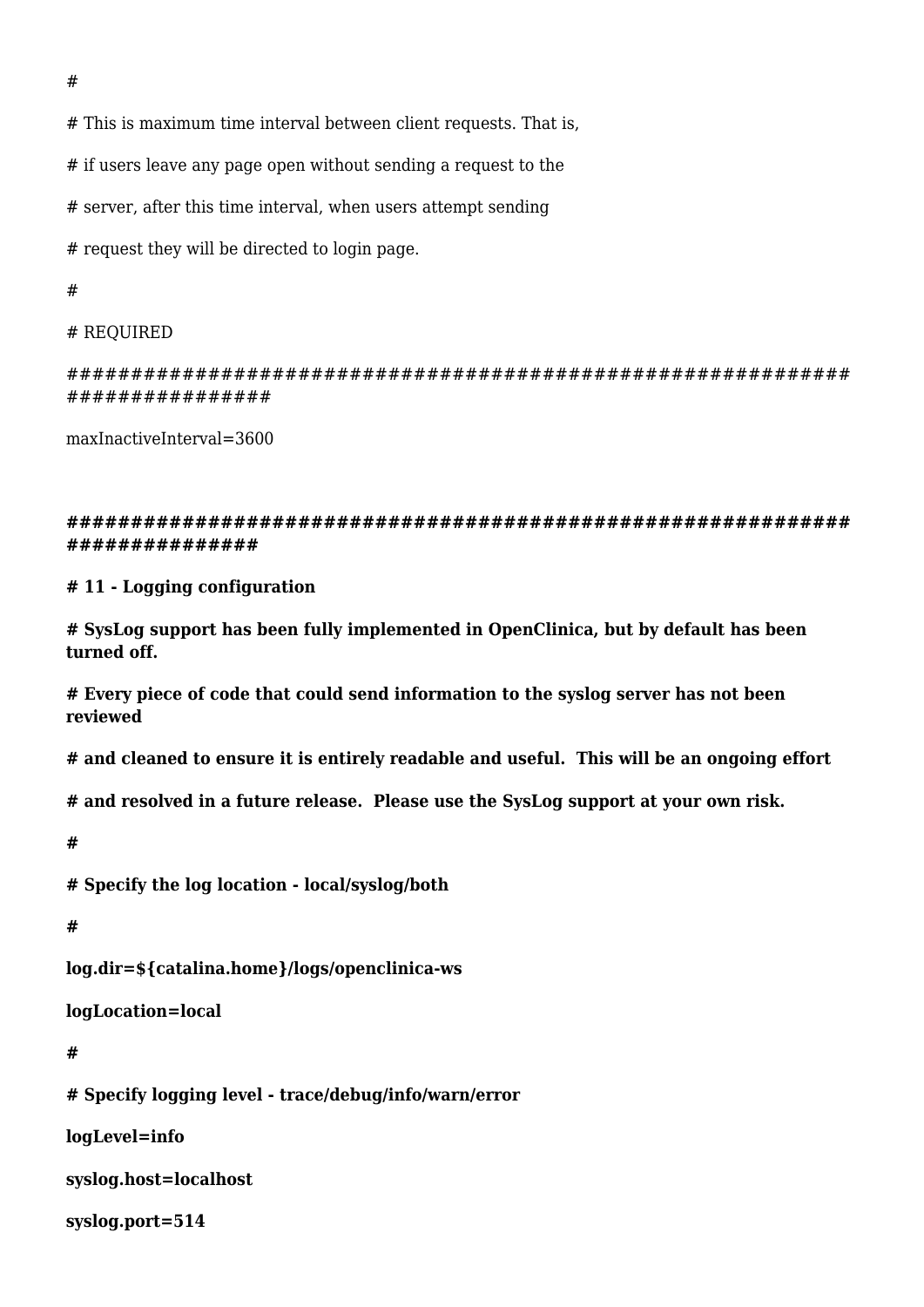### ############################################################# ################

# 12- News/About

# On the OpenClinica login screen, there will be a box to the right of the login section

# which can contain an RSS feed. You can configure what RSS feed is used in the rss.rl field.

# If you do not want the RSS feed, please comment out rss.url and rss.more and uncomment

# about.text1 and about.text2. These two fields can be used for any free form text that you

# you want to appear on the OpenClinica login page.

# the default feed is http://clinicalresearch.wordpress.com/feed/

# default value for rss.more http://clinicalresearch.wordpress.com/

### ############################################################# ################

- # rssUrl=http://clinicalresearch.wordpress.com/feed/
- # rssMore=http://clinicalresearch.wordpress.com/
- # about.text1= Hello World 1

# about.text2= Hello World 2

# ############################################################# ################

# 13 - CRF File Upload Configuration

# crf.file.extensionSettings can have 3 values valid,invalid or left empty which defaults to valid.

# if crf.file.extensionSetting= valid , then extensions specified can be uploaded.

# if crf.file.extensionSetting= invalid , then extensions specified can NOT be uploaded.

# if crf.file.extensions is left empty and crf.file.extensionSettings=valid then all extensions are valid

# if crf.file.extensions is left empty and crf.file.extensionSettings=invalid then all extensions are NOT valid

# separate extensions with a comma and do not include the leading dot.

### ############################################################# ################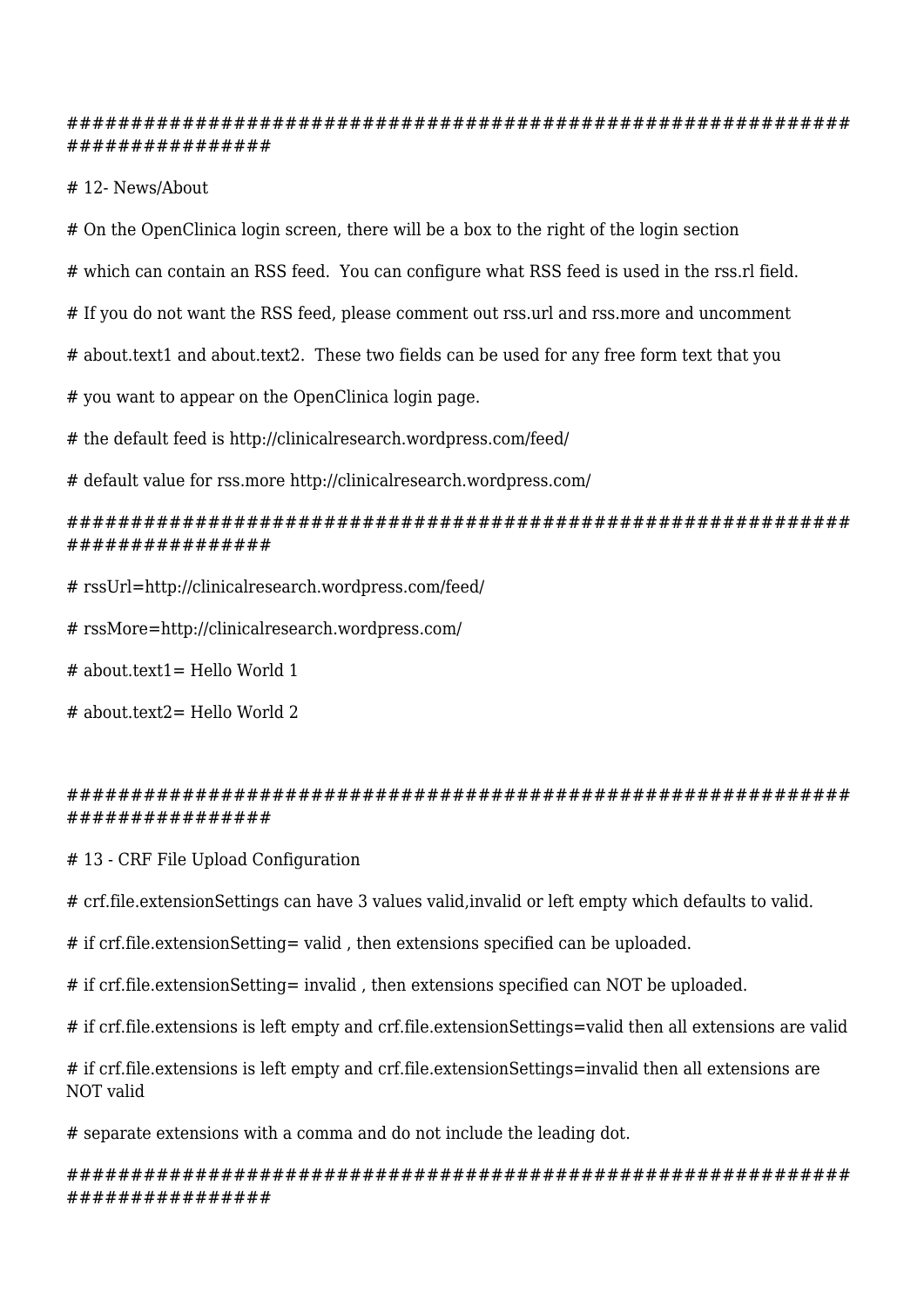#### # crfFileExtensions=

# crfFileExtensionSettings=

```
#############################################################
################
```
# 14 - supportURL

#

# The Support URL is included in the support button that appears

# in the top right corner of all pages in OPenClinica. By including

# the URL here we will be able to configure it depending on the adopter

#

### # REQUIRED

############################################################# ################

# supportURL=https://www.openclinica.com/OpenClinica/3.1/support/

############################################################# ################

# 15- Quartz Scheduler Configuration

#

# Configure the mis-fire threshold for the scheduler,

# and the number of extract jobs can run at a single time.

#

# REQUIRED

# ############################################################# ################

org.quartz.jobStore.misfireThreshold=18000000

# threadCount should be set to zero on web services modules

org.quartz.threadPool.threadCount=0

org.quartz.threadPool.threadPriority=5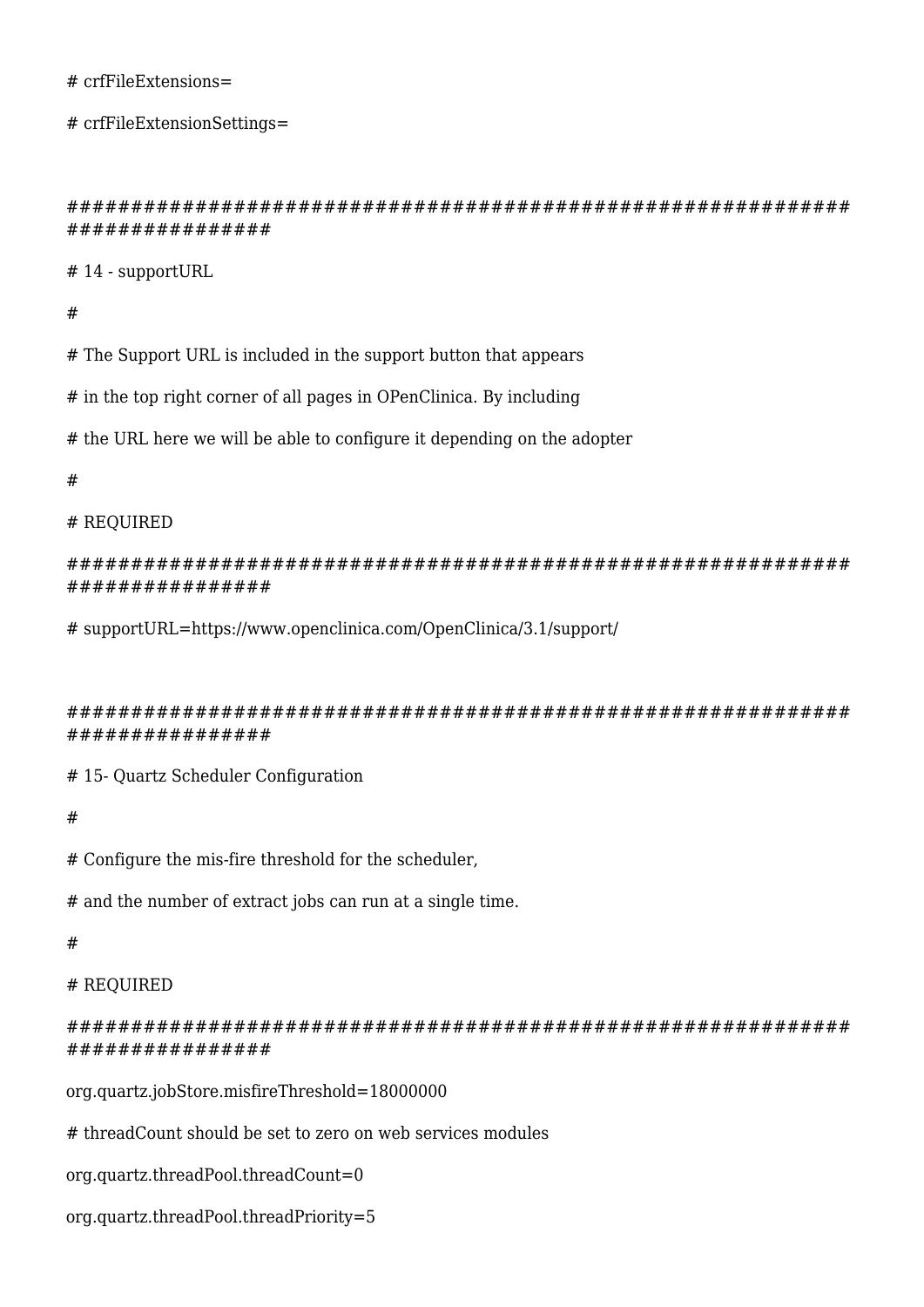############################################################# ################

# 16 - CCTS configuration

#

# This is used for OpenClinica instances that have been modified and configured

# to work with the Cancer Clinical Trials Suites. This is a caBIG suite of applications.

# The configuration determines how long OpenClinica will hold a transaction from C3PR

# and will wait for a roll back message before committing it to the database.

#

### # NOT REQUIRED

### ############################################################# ################

ccts.waitBeforeCommit=6000

############################################################# ################

# 17 - Facility information

#

# The OpenClinica defaults will be used when creating a new study

# unless you uncomment each property and provide a value next to

 $#$  each = sign.

#

### # NOT REQUIRED

############################################################# ################

# FacName=

# FacCity=

# FacState=

# FacZIP=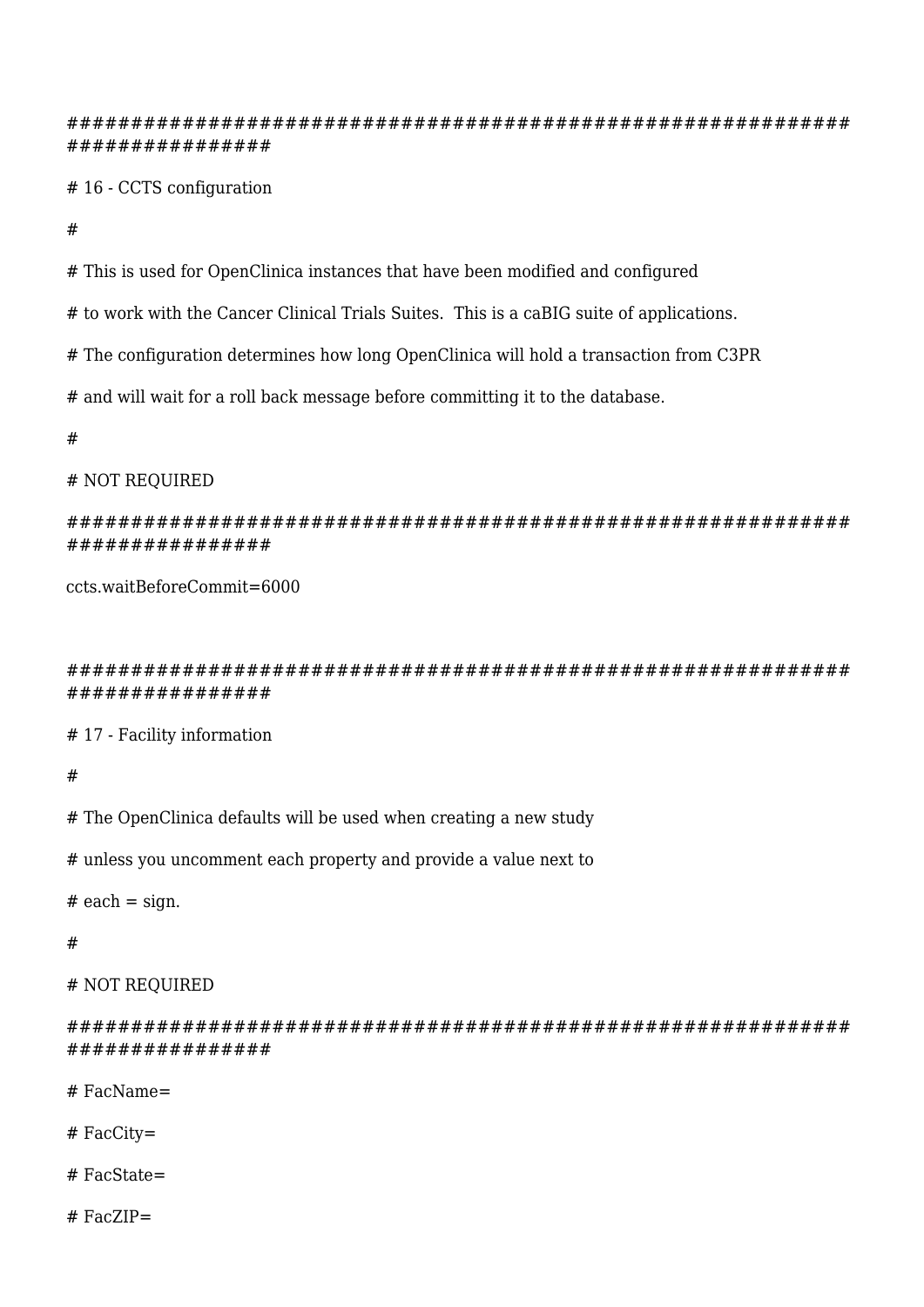# FacCountry=

# FacContactName=

# FacContactDegree=

# FacContactPhone=

# FacContactEmail=

############################################################# ################

# 18 - export data file path

#

# Export Data File Path is the string which (optionally)

# declares a specific file path for file extracts to be

# saved. This is a sub folder of filePath.

# Note that if it is set, files from Jobs only will be saved

# to two places: this directory and under the above file path

# declared in the 'filePath' property.

#

# NOT REQUIRED. Please comment out if you want Jobs to generate

# one file/files only, in the directory structure under 'filePath'.

############################################################# ################

# exportFilePath=scheduled\_data\_export

############################################################# ################

# 19 - Usage statistics configuration

# Usage statistics refers to information automatically sent back to OpenClinica.org

# to help us figure out how well OpenClinica is working and help us improve it in

# future versions.

# This includes technical information such as the version of OpenClinica installed, the number of studies created and user load. These statistics DO NOT include information such as study or CRF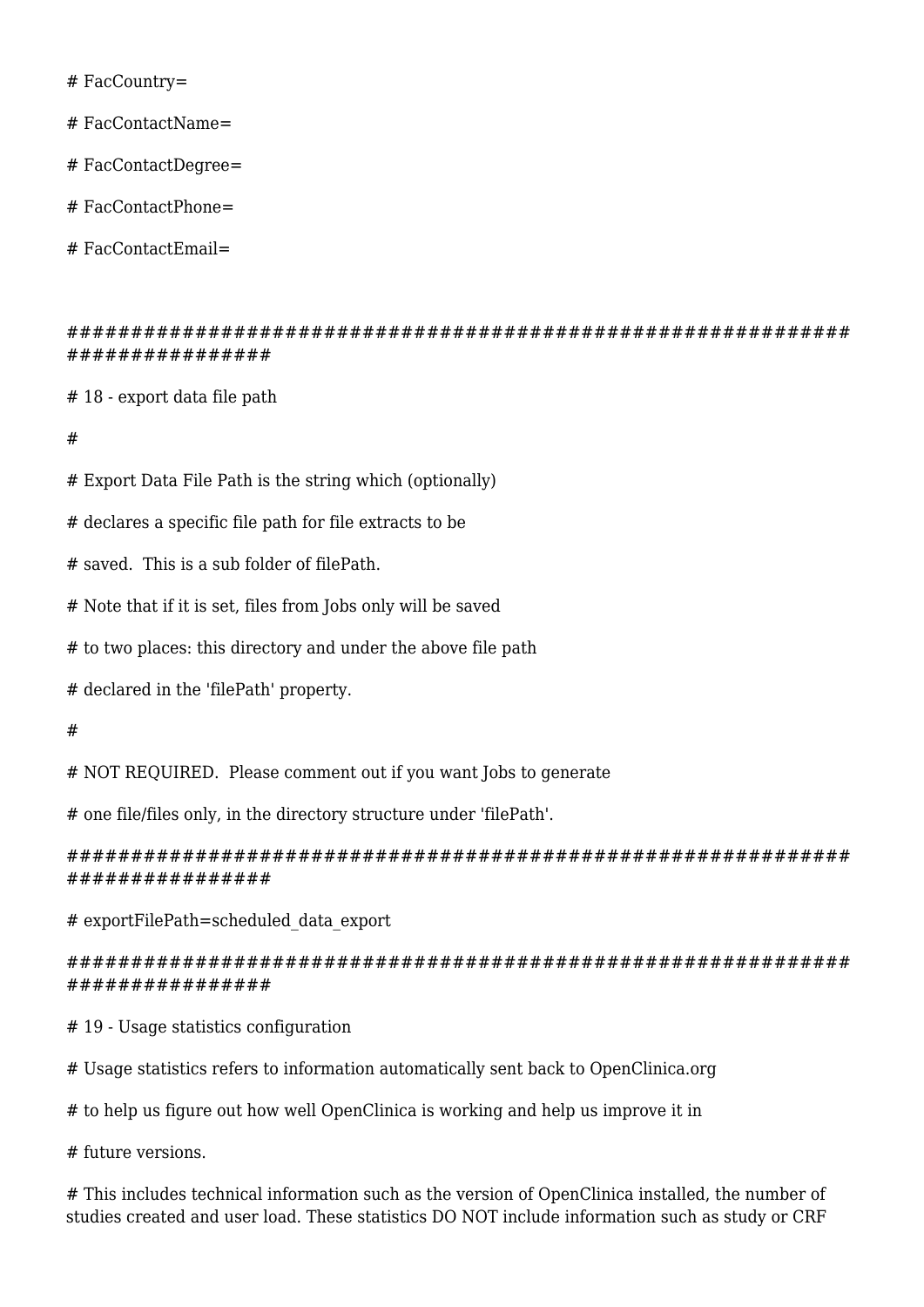names, study data, or user information. We collect this data in aggregate and use it according to our Privacy Policy [https://community.openclinica.com/privacy-policy] to improve our products and services.

#

# As part of system configuration, we give you the option to help us improve OpenClinica by sending these usage statistics. If you elect to send this information but later change your mind, you can disable this feature in the datainfo.properties file by changing

# 'collectStats' value to 'false'

collectStats=true

usage.stats.host=usage.openclinica.com

usage.stats.port=514

OpenClinica.version=3.2

### ############################################################# ################

# 20 - Rule Designer configuration

# OpenClinica Enterprise customers are allowed access to a GUI based Rule Designer.

# This configuration allows the OpenClinica instance to contact the Rule Designer for

# access. If you are not an OpenClinica Enterprise customer, your users will be re-directed

# to a landing page and will have to navigate back to their OpenClinica instance.

# If you do not want to see a link to the Rule Designer on the Build Study page,

# you must delete this configuration option.

#

# To become an OpenClinica Enterprise customer, please contact sales@openclinica.com

# ############################################################# ################

designerURL=https://designer.openclinica.com/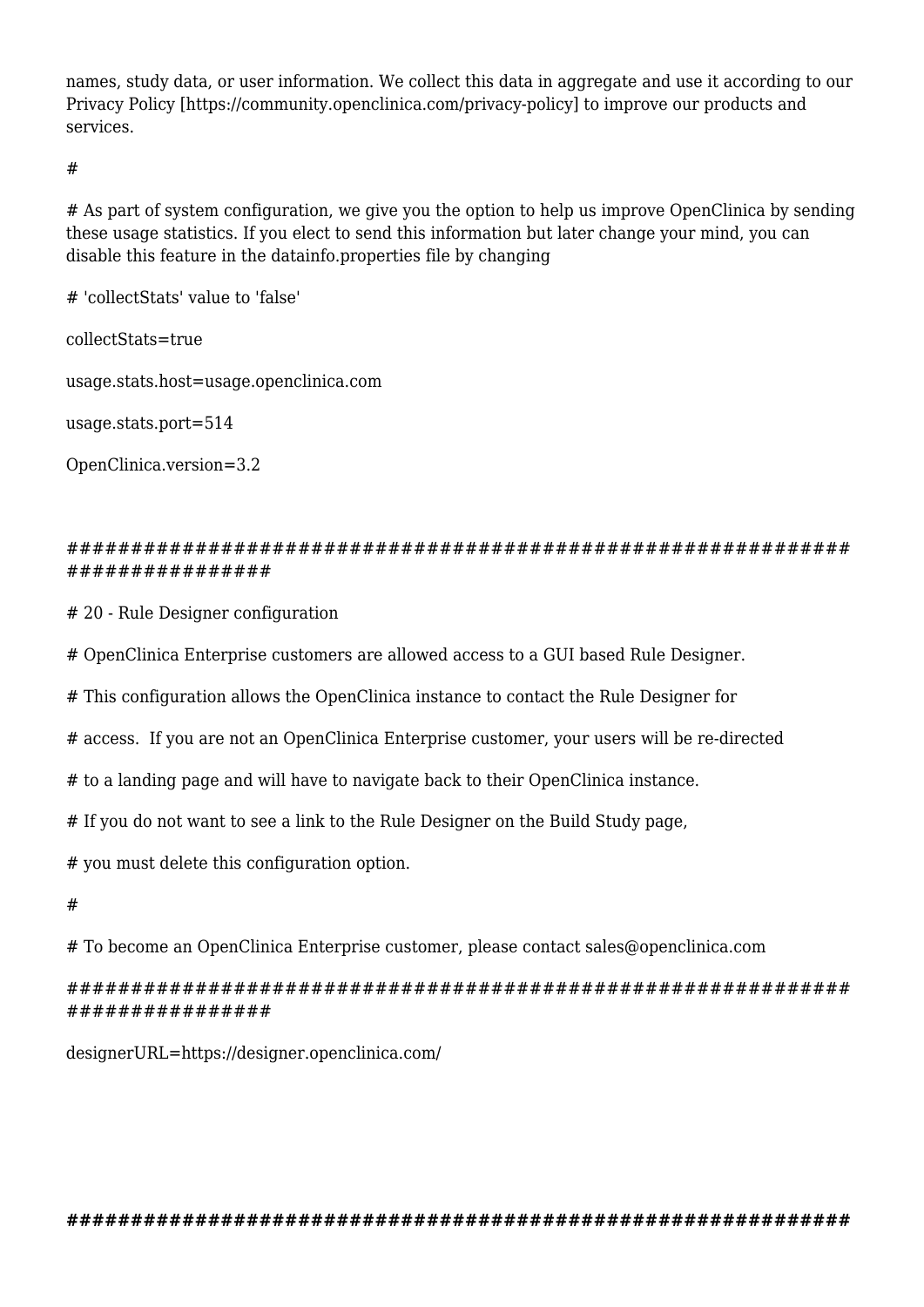#### **################**

**# 21 - LDAP/Active Directory configuration**

**#**

**# IMPORTANT: To use LDAP, the property of the configuration number '10 change\_passwd\_required' must be set to '0'**

**#** 

**############################################################# ################**

**# If ldap is enabled (values:'true' or 'false')**

**ldap.enabled=false**

**# LDAP host in the form 'ldap://<host>:<port">'**

**ldap.host=**

**# User distinguished name used to authenticate to LDAP**

```
#ldap.userDn=cn=ldap1,ou=ldap,dc=dc1,dc=dc2
```

```
ldap.userDn=cn=chin,ou=chin_ldap,dc=dc1,dc=dc2
```
**# Password used to authenticate to LDAP**

**ldap.password=**

**# Query used to during login to find the LDAP user by username. Should always return a maximum of one result.**

**ldap.loginQuery=(sAMAccountName={0})**

**# URL to redirect LDAP users to retrieve a forgotten password**

**ldap.passwordRecoveryURL=http://www.google.com?&q=what+do+i+do+if+i+forgot+my+ password%3F**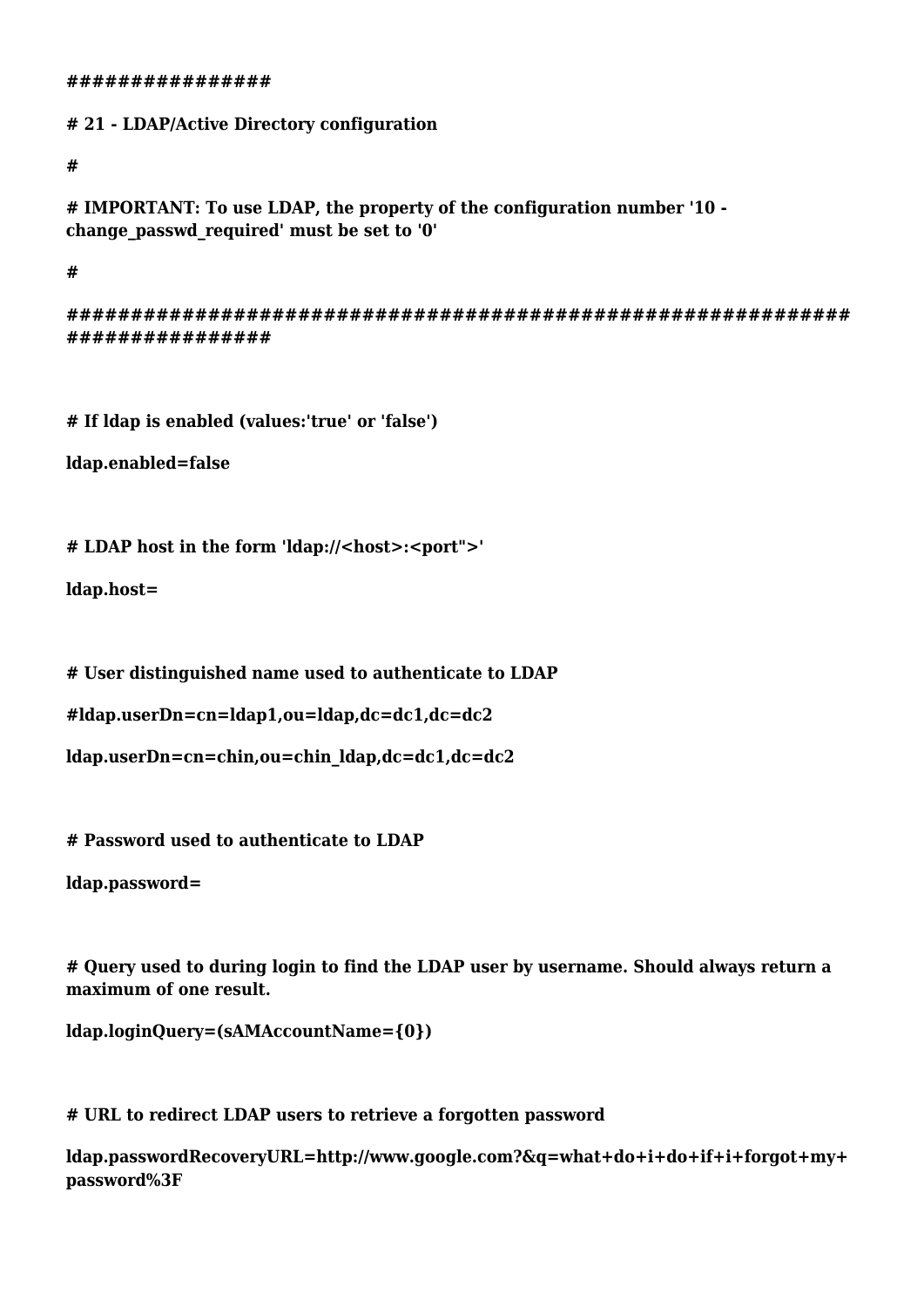```
# BaseDN to search for users
```

```
ldap.userSearch.baseDn=DC=dc1,dc=dc2
```
**# Query used to search users in the user search screen (when creating a new user).** 

**# The '{0}' placehoder is replaced by the value typed in the 'filter' field.**

**# Simple query, searches only username**

**#ldap.userSearch.query=(&(memberOf=CN=ldapgroup,OU=ldap,DC=dc1,DC=dc2)(sAMAc countName=\*{0}\*))**

**#**

**# Sophisticated query, searches username, first name, last name and email**

```
ldap.userSearch.query=(&(memberOf=CN=ldapgroup,OU=ldap,DC=dc1,dc=dc2)(|(sAMAcc
ountName=*{0}*)))
```
**# Field used to retrieve the user's distinguished name**

**ldap.userData.distinguishedName=distinguishedName**

**# Field used to retrieve the user's username**

**ldap.userData.username=sAMAccountName**

**# Field used to retrieve the user's first name** 

**ldap.userData.firstName=givenName**

**# Field used to retrieve the user's last name**

**ldap.userData.lastName=sn**

**# Field used to retrieve the user's email ldap.userData.email=mail**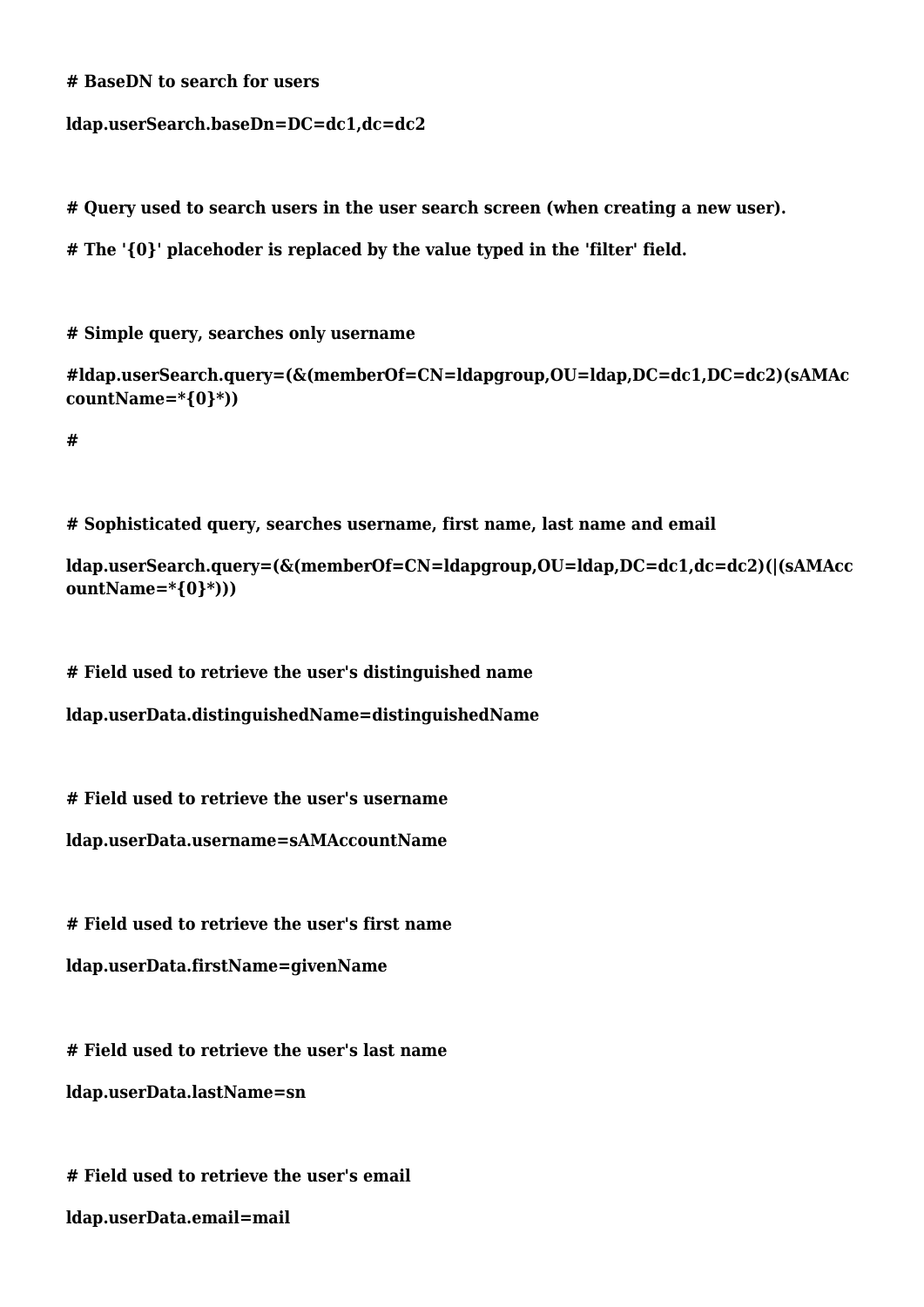# **# Field used to retrieve the user's organization**

# **ldap.userData.organization=company**

# <span id="page-33-0"></span>**Verify Access to OpenClinica**

At this point, Java, Tomcat, PostgreSQL, and OpenClinica are installed and set up. Restart the system by running:

reboot

After the system starts up, access OpenClinica at the following URL:

http://localhost:8080/OpenClinica

The Log In page should display.

To verify your set-up, try to access OpenClinica from another computer by running the same command from that computer, but replace localhost with the server's IP or hostname.

# **Verify Access to OpenClinica Web Services**

At this point, Java, Tomcat, PostgreSQL, and OpenClinica and OpenClinica Web Services are installed and set up. Restart the system by running:

reboot

After the system starts up, access OpenClinica Web Services at the following URL:

http://localhost:8080/OpenClinica-ws

The **Welcome** page should display.

To verify your set-up, try to access OpenClinica Web Services from another computer by running the same command from that computer, but replace localhost with the server's IP or hostname.

# <span id="page-33-1"></span>**Configure Tomcat to Use HTTPS**

OpenClinica strongly recommends securing the Tomcat application server using a Secure Socket Layer protocol (SSL). SSL is a data transport encryption technology used to make secure https:// connections. SSL requires a third-party security certificate to be effective. Information about configuring SSL certificates for Tomcat is at this website: <http://tomcat.apache.org/tomcat-6.0-doc/ssl-howto.html>.